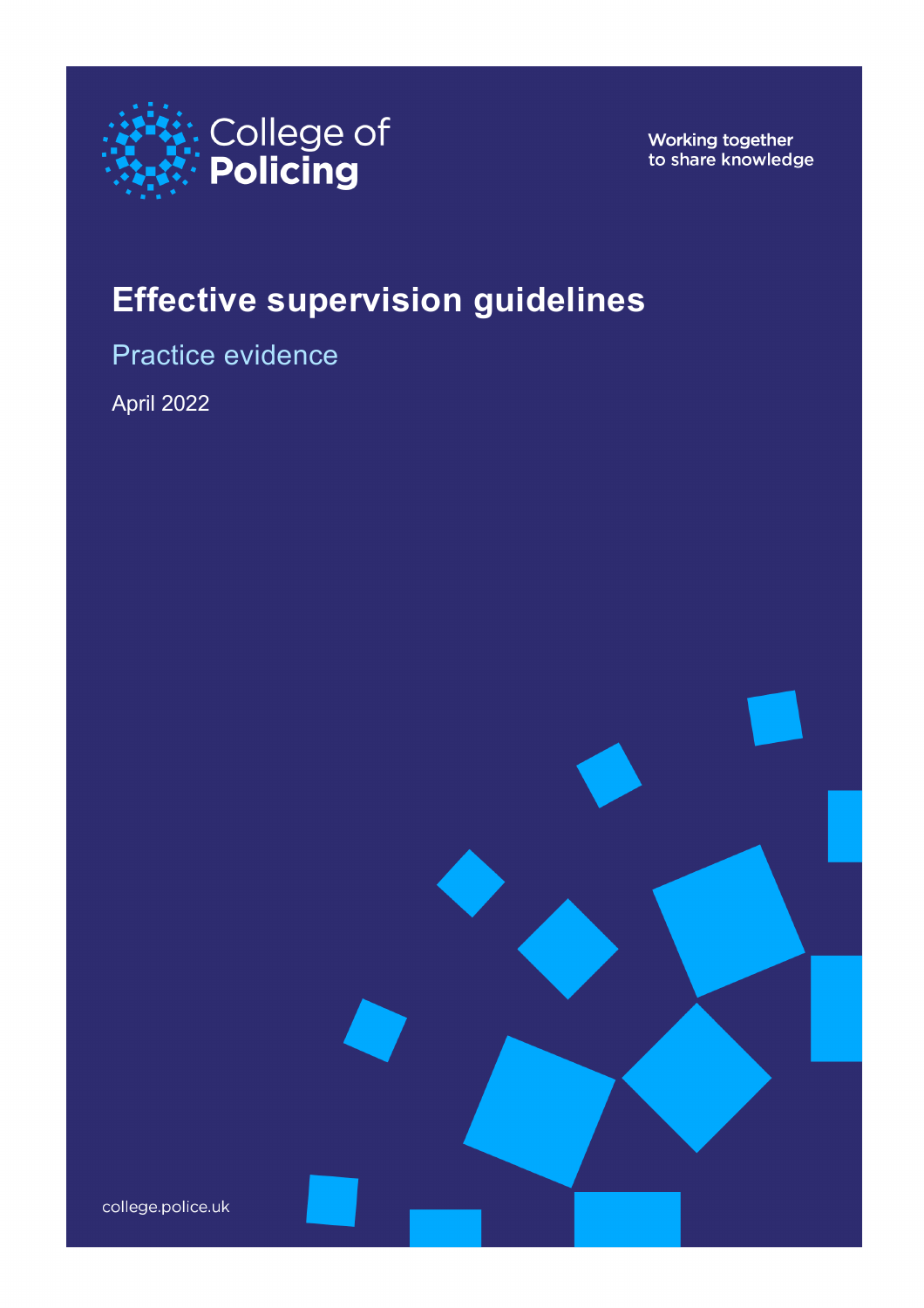#### © – College of Policing Limited (2022)

This publication is licensed under the terms of the Non-Commercial College Licence v1.1 except where otherwise stated. To view this licence, visit **[college.police.uk/non-commercial-college-licence](https://www.college.police.uk/non-commercial-college-licence)**

Where we have identified any third-party copyright information, you will need to obtain permission from the copyright holders concerned. This publication may contain public sector information licensed under the Open Government Licence v3.0 at **[nationalarchives.gov.uk/doc/open-government-licence/version/3/](http://www.nationalarchives.gov.uk/doc/open-government-licence/version/3/)**

If you have any enquiries regarding this publication, please contact us at **[research@college.pnn.police.uk](mailto:research@college.pnn.police.uk)**

This document has been created with the intention of making the content accessible to the widest range of people, regardless of disability or impairment. To enquire about having this document provided in an alternative format, please contact us at **[research@college.pnn.police.uk](mailto:research@college.pnn.police.uk)**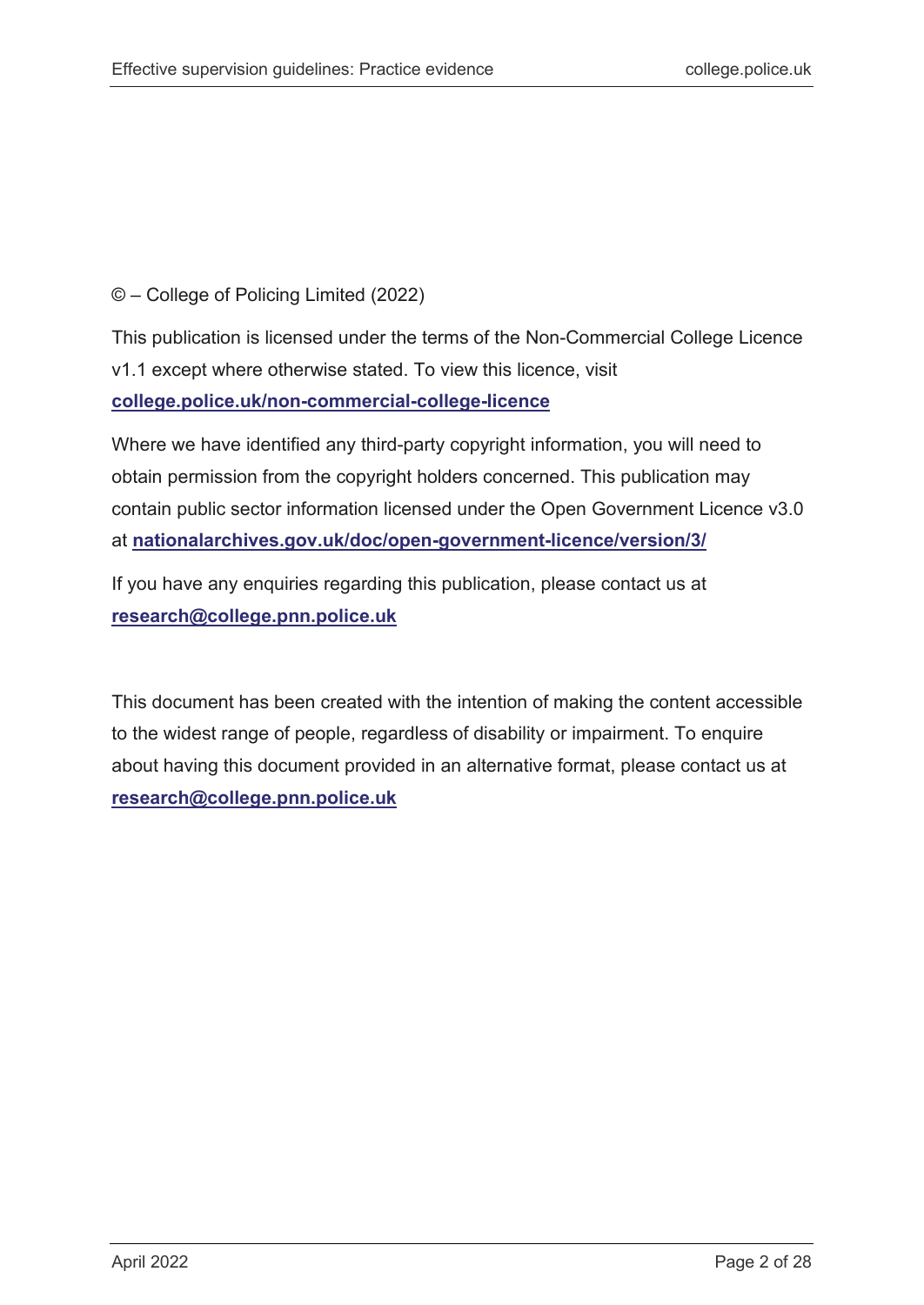# **Contents**

| 2. |                                                                           |                                                                          |  |  |  |
|----|---------------------------------------------------------------------------|--------------------------------------------------------------------------|--|--|--|
|    |                                                                           |                                                                          |  |  |  |
|    | 3.1. Supervisor responsibility for wellbeing, learning and performance  6 |                                                                          |  |  |  |
|    |                                                                           | 3.2. Supervising staff with diverse roles, identities and backgrounds  8 |  |  |  |
|    | 3.2.1.                                                                    |                                                                          |  |  |  |
|    | 3.2.2.                                                                    | Supervising staff with different identities and backgrounds 8            |  |  |  |
|    |                                                                           |                                                                          |  |  |  |
|    | 3.3.1.                                                                    |                                                                          |  |  |  |
|    | 3.3.2.                                                                    |                                                                          |  |  |  |
|    | 3.3.3.                                                                    |                                                                          |  |  |  |
|    |                                                                           |                                                                          |  |  |  |
|    | 3.4.1.                                                                    |                                                                          |  |  |  |
|    | 3.4.2.                                                                    |                                                                          |  |  |  |
|    |                                                                           |                                                                          |  |  |  |
|    |                                                                           |                                                                          |  |  |  |
|    |                                                                           |                                                                          |  |  |  |
|    |                                                                           | 3.8. Organisational processes and consistency of supervision 18          |  |  |  |
|    |                                                                           |                                                                          |  |  |  |
|    | 3.9.1.                                                                    |                                                                          |  |  |  |
|    | 3.9.2.                                                                    |                                                                          |  |  |  |
|    | 3.9.3.                                                                    |                                                                          |  |  |  |
|    | 3.9.4.                                                                    |                                                                          |  |  |  |
|    |                                                                           |                                                                          |  |  |  |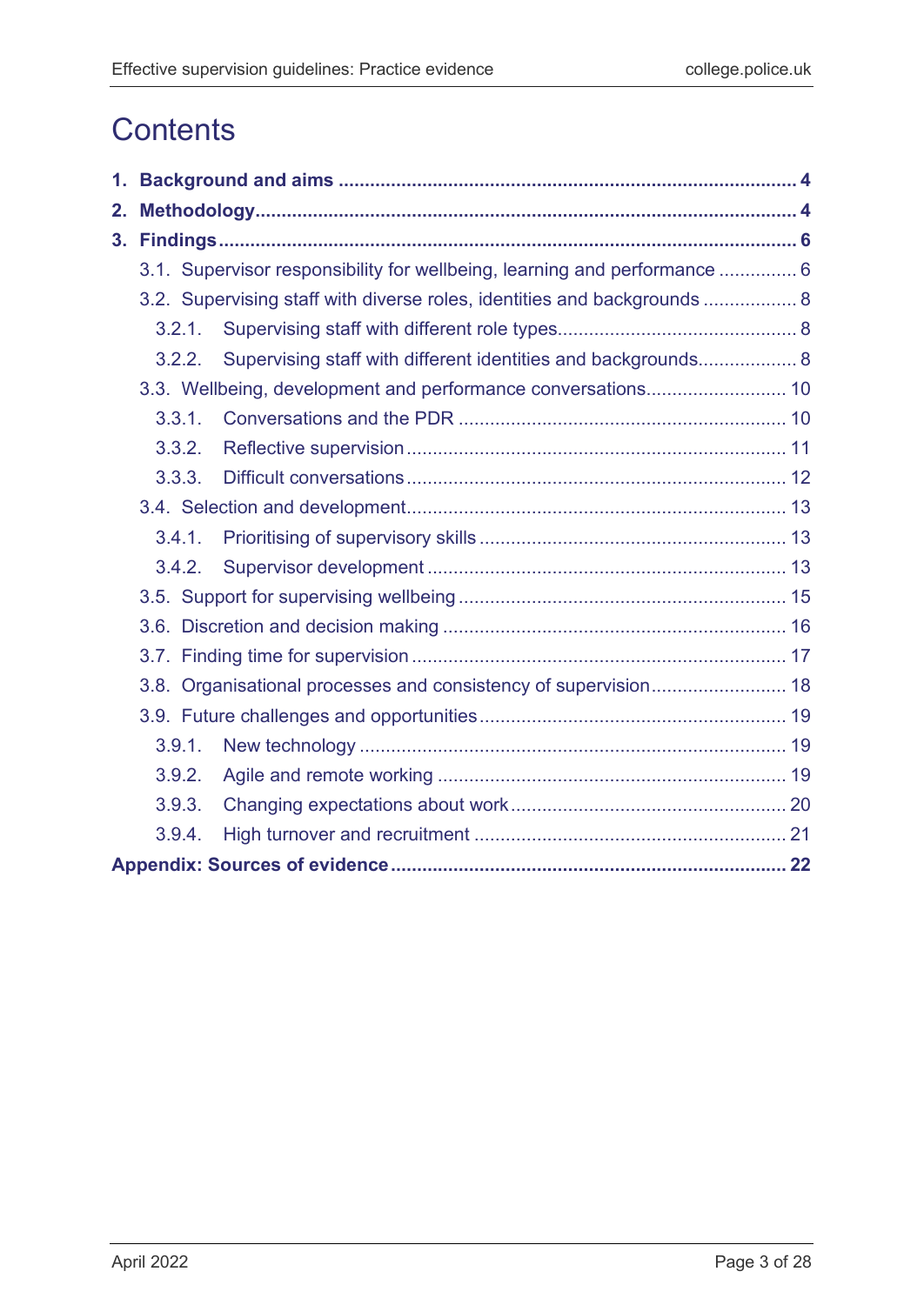## <span id="page-3-0"></span>1. Background and aims

This report presents the findings from a review of practice evidence on the effective supervision of wellbeing, learning and performance. The review was conducted to inform the development of the College of Policing's **[Effective supervision](https://www.college.police.uk/guidance/effective-supervision)  [guidelines](https://www.college.police.uk/guidance/effective-supervision)**, to support the wellbeing, learning and performance of everyone working and volunteering in the police service. For the purpose of the guidelines, a supervisor is defined as anyone who has management responsibility for one or more members of staff.

The guidelines and supporting information draw on the practice evidence presented in this report and a rapid evidence assessment of relevant social research, found in **[Effective supervision, related reports and information](https://www.college.police.uk/guidance/effective-supervision)**.

The practice review was intended to:

- **PEDEPTION** provide a picture of current practice and views in relation to the supervision of wellbeing, learning and performance
- understand the organisational factors that practitioners perceived to support, or act as barriers to, effective supervisory practice
- **EXEDENTIFY** current and potential future challenges to effective supervisory practice

# <span id="page-3-1"></span>2. Methodology

We carried out a range of engagement activities with officers, police staff, specials and subject matter experts, including:

- #WeCops Twitter discussion on effective supervision
- **•** workshop on future challenges for supervisors
- call for practice on qualities of a good supervisor and supporting practice
- **EXEDENT III** interviews with policing supervisors in a range of roles, and at different levels of seniority, on their experiences and views on current practice, as well as barriers and enablers to effective practice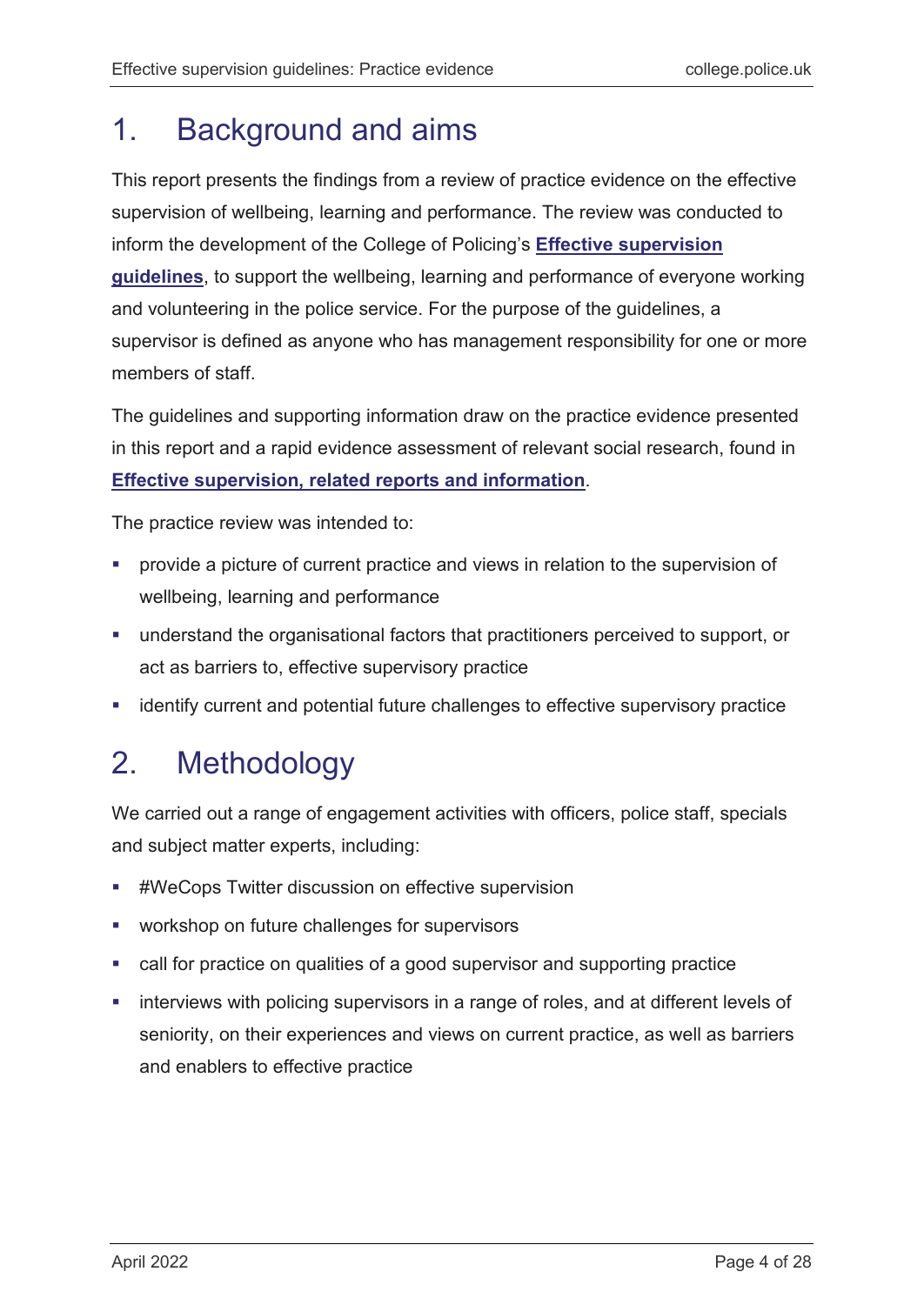We also reviewed reports and detailed findings from engagement and consultation exercises that were previously carried out with policing practitioners by the College and other organisations. These included:

- a survey on the experiences of 1,829 special constables, commissioned by Citizens in Policing and the Institute for Public Safety, Crime and Justice
- workshops carried out with 224 police officers and staff as part of the Home Office Front Line Review
- **EXEDENT IF CONSTART IN A** interviews with 16 chief constables and focus groups with approximately 140 police officers and staff carried out as part of the College's research to inform its Perennial Policing Challenges work
- discussion groups held with 233 women from ethnic minority backgrounds working in policing, chief officers, and force leads for human resources and equality and diversity

Desk research and a small number of interviews were also carried out to understand practice in other sectors, and to review findings from Her Majesty's Inspectorate of Constabulary and Fire & Rescue Services (HMICFRS).

Further details are included in the appendix.

The practice evidence was gathered systematically and its findings represent the views of multiple individuals. However, it does not represent a review of practice in every force in England and Wales. There is also a risk that the voices of those who felt most strongly about an issue will be over-represented in the findings.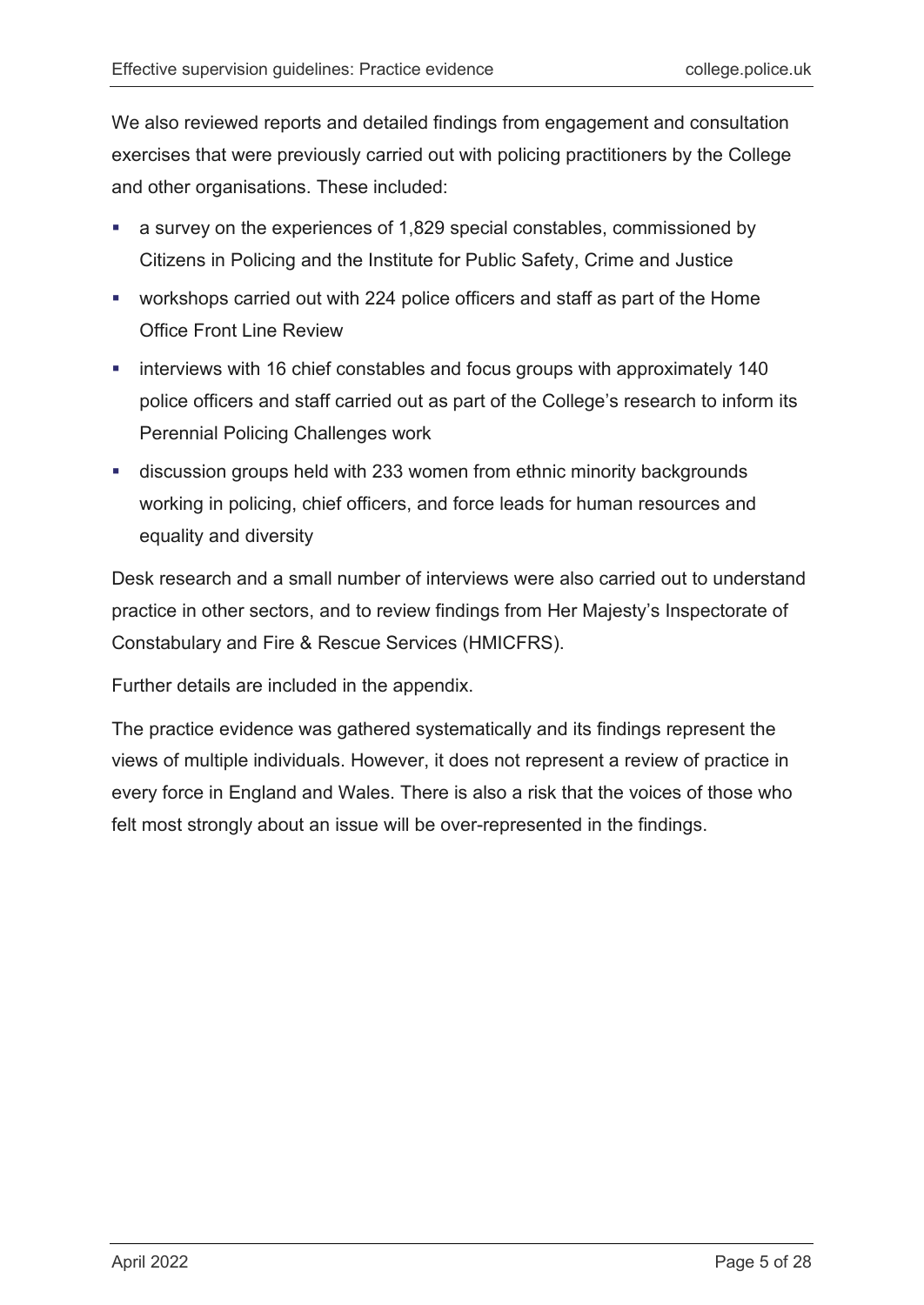## <span id="page-5-0"></span>3. Findings

In this report, the terms 'practitioner' or 'staff' are used to reflect views from a range of officers, police staff and, where available, specials and volunteers. These may or may not have been in supervisory roles. 'Police staff' is used to distinguish nonsworn paid staff (including PCSOs) from sworn officers. 'Supervisor' is used when we know for certain that the view reflected someone in a supervisory role, at any level.

## <span id="page-5-1"></span>3.1. Supervisor responsibility for wellbeing, learning and performance

We found some differences in practitioners' expectations about the supervisor's role. Most people described it as having two specific areas of focus, which can be summarised as follows:

- operational supervision the supervision of people doing the practical aspects of their work
- personal supervision supporting, developing and leading individuals and teams

These two aspects were also reflected in definitions of supervision found in other sectors.

The College's Policing Professional Profiles do not include a general supervisor profile, but these two elements are encompassed in varying forms across the profiles for police officer supervisory, manager and leader roles. For example, two of the 10 key accountabilities of the sergeant profile are:

- 'Supervise a team, managing their wellbeing and welfare, development and ensuring high levels of motivation to enable an effective front line policing service.'
- 'Monitor and manage the performance of the team, devising and implementing effective strategies to identify issues and improve team/individual performance to ensure adherence to professional standards and contribute to the achievement of unit/Force objectives.'

Supervisors we interviewed reflected on the difficulty of finding the right balance between managing operational performance and looking after staff wellbeing.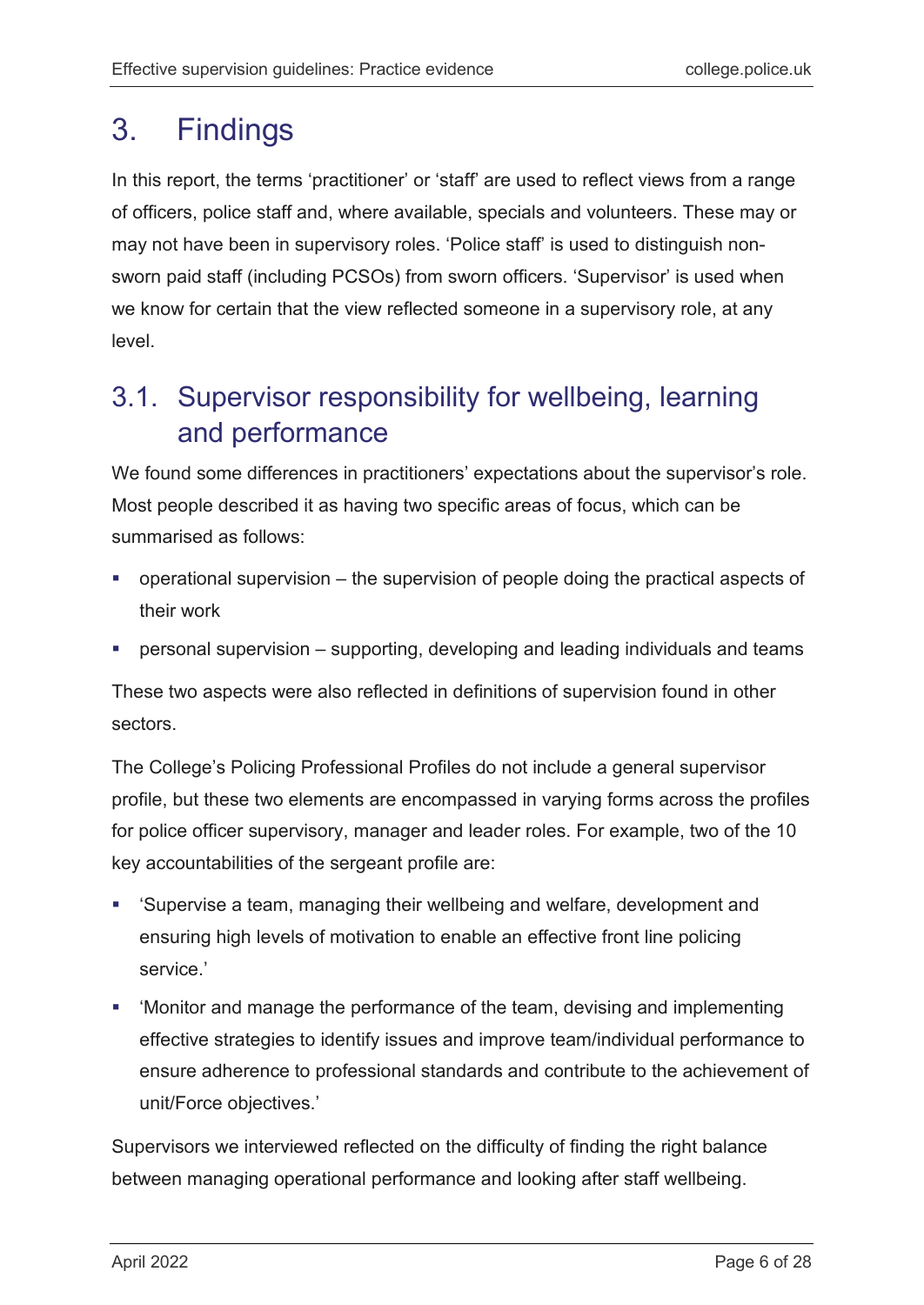However, they consistently described this as being due to their own personal preferences and abilities, and considered that both aspects were important to the role of supervisor. In our wider research, we found supervisors at all levels who felt strongly that responsibility for staff wellbeing, learning and development should not fall to supervisors and that they should only be responsible for operational performance, with specialist departments managing the former aspects. We also heard views that senior leaders could only hold supervisors to account for the operational aspects of the role. Some more senior managers felt that while strategic leaders were proactively involved in defining what good operational performance looked like, they were less likely to get involved in defining good people management.

The level and nature of supervisory support was considered to directly influence how much people gave to the job. Good supervision was believed by participants to have a positive impact on staff wellbeing, motivation and performance, with the converse also being considered true. The importance of supervisors supporting the wellbeing of staff was repeatedly mentioned, as was the need for supervisors to be supported to do this by specialist staff and services.

Some practitioners felt that there had been a detrimental change in emphasis of supervisory responsibilities over recent years, so that supervision was increasingly focused on getting more productivity out of staff rather than developing them. This was considered to be as a result not just of resourcing pressures, but also because of what was described as a 'burgeoning bureaucracy', making it harder for supervisors to spend time in the field with their staff, supporting and guiding them in practically doing their work and setting standards by example. This is described in more detail in section 3.8.

Practitioners suggested that the following might help in addressing some of the issues raised:

- a clear definition of the role of the supervisor (as opposed to by job role)
- supervision policies, agreements, objectives and/or contracts at national, local and/or individual level
- processes to challenge and improve poor supervision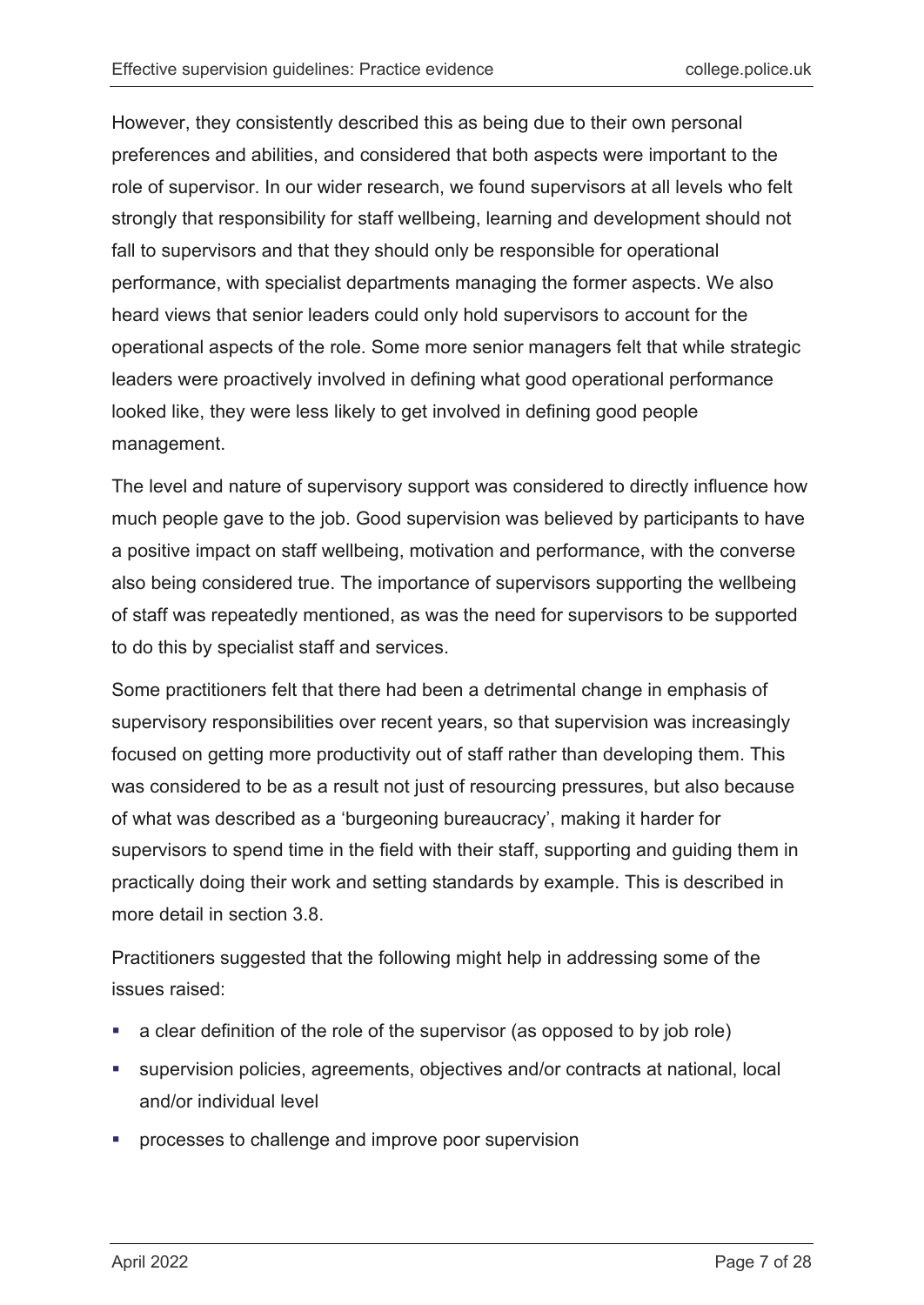## <span id="page-7-0"></span>3.2. Supervising staff with diverse roles, identities and backgrounds

#### <span id="page-7-1"></span>3.2.1.Supervising staff with different role types

We interviewed staff and officers at a range of levels who had experience of supervising both officers and police staff or specials about any differences they had experienced in supervisory requirements or the expectations of their staff. Other than the fairness issues covered in section 3.2.2, we generally heard that the differences were felt to:

- be contractual for example, tasks able to perform, payment arrangements, overtime arrangements, disciplinary processes
- **•** have arisen from the working environment for example, staff having experienced other organisational cultures, specials not working with the same team on each shift, officers not being co-located with supervisor

Supervisors reflected on using the same general skills and behaviours for managing officers, police staff and specials. However, they felt that more could be done by forces at an organisational level to communicate the implications of contractual differences, for example, so that sworn officers understood why police staff and specials might not be able to undertake specific duties or work specific hours. We also heard from some sergeants and inspectors that they did not have access to the duty rotas for specials on their team, and therefore did not know when they would be on shift. They felt that this had a detrimental impact on the ability to plan for both their immediate work and longer-term development.

### <span id="page-7-2"></span>3.2.2.Supervising staff with different identities and backgrounds

We found that participants with more diverse backgrounds or roles felt that they were treated unfairly or as 'second class'. We found substantial amounts of feedback on this issue from police staff, specials, women and practitioners from ethnic minority backgrounds. We also found some more limited feedback from staff with a disability, those whose sexuality was not heterosexual, those with a religion other than Christian, direct entrants and staff who did not work full-time. The types of unfairness described were generally similar across all groups, although police staff and specials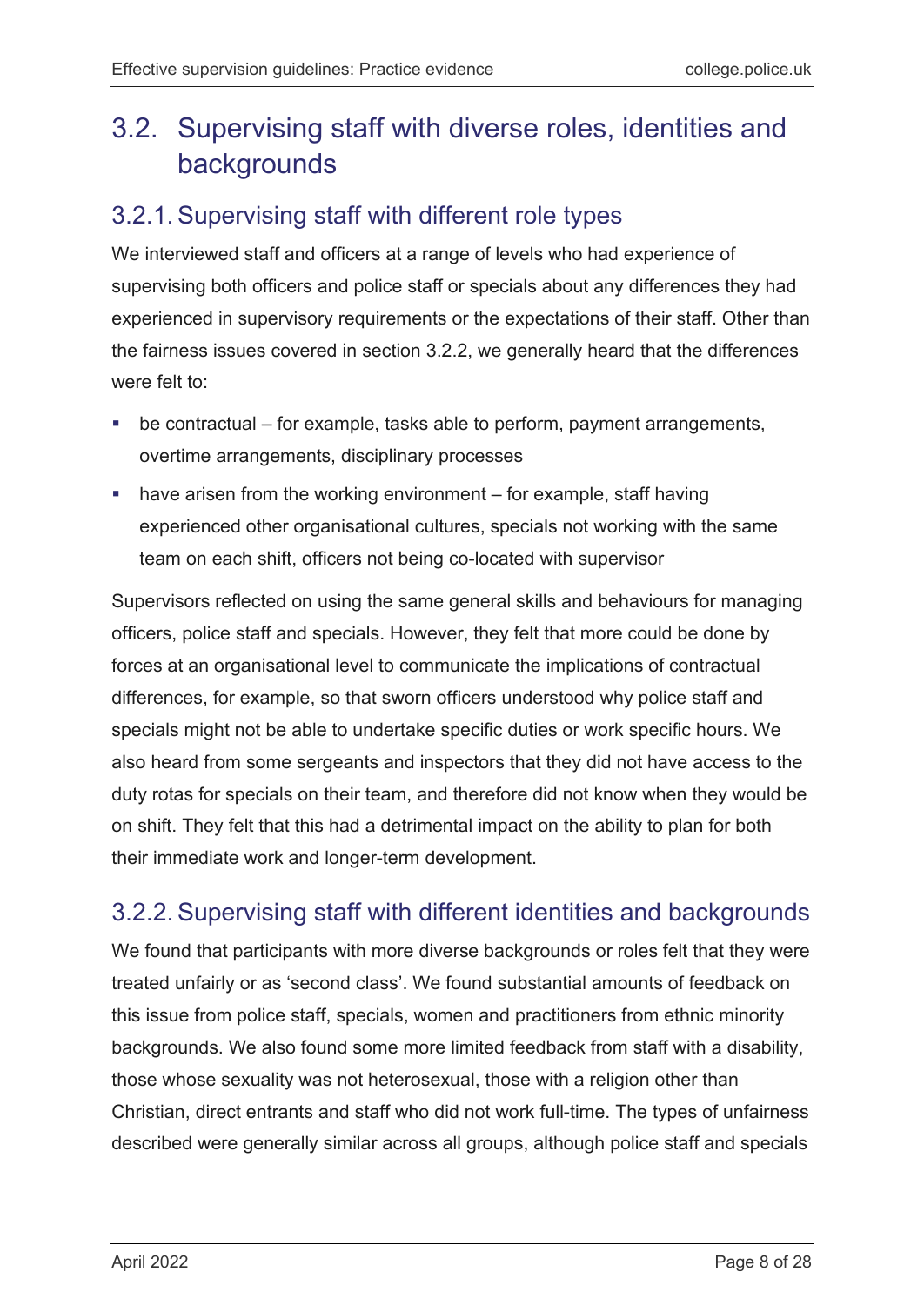did not refer to direct discrimination unless it was related to one of the other characteristics.

Examples given included the following factors, which supervisors are most likely to be able to have an impact on:

- **EXECONTRIBUTIONS DEATS FEEDGEE PROPERTY**
- **EXEC** 1 ack of support from line managers or supervisors
- supervisors not taking performance development reviews seriously
- a lack of supervisor understanding of different terms and conditions of work
- being treated with a lack of respect, both personally and for role or expertise
- **•** being made to feel like a burden
- experience and perceptions of discrimination
- **•** backlash or comments from others when speaking out or taking other positive action

The following examples are more likely to require an organisation-wide approach:

- a single organisational culture and a lack of visible commitment to diversity
- fewer opportunities to develop and progress, including a lack of structured development and career pathways
- 'earmarking' of roles or 'jobs for the boys'
- **EXTER 13 In the Structured support during entry and probation**
- **EXECT** less access to specialist equipment, training, debriefing and welfare support, even when involved in the same incidents
- the effects of staff reductions on the nature and volume of work for police staff and PCSOs being less recognised than for police officers
- **•** police staff supervisors feeling that they are shown less respect by individuals and the organisation than equivalently (or even more junior) graded officers

As a result, participants talked of negative impacts on their personal confidence and motivation, feeling less valued and less part of a team, feeling that their careers had been held back, and a general lack of trust in their supervisors and leaders.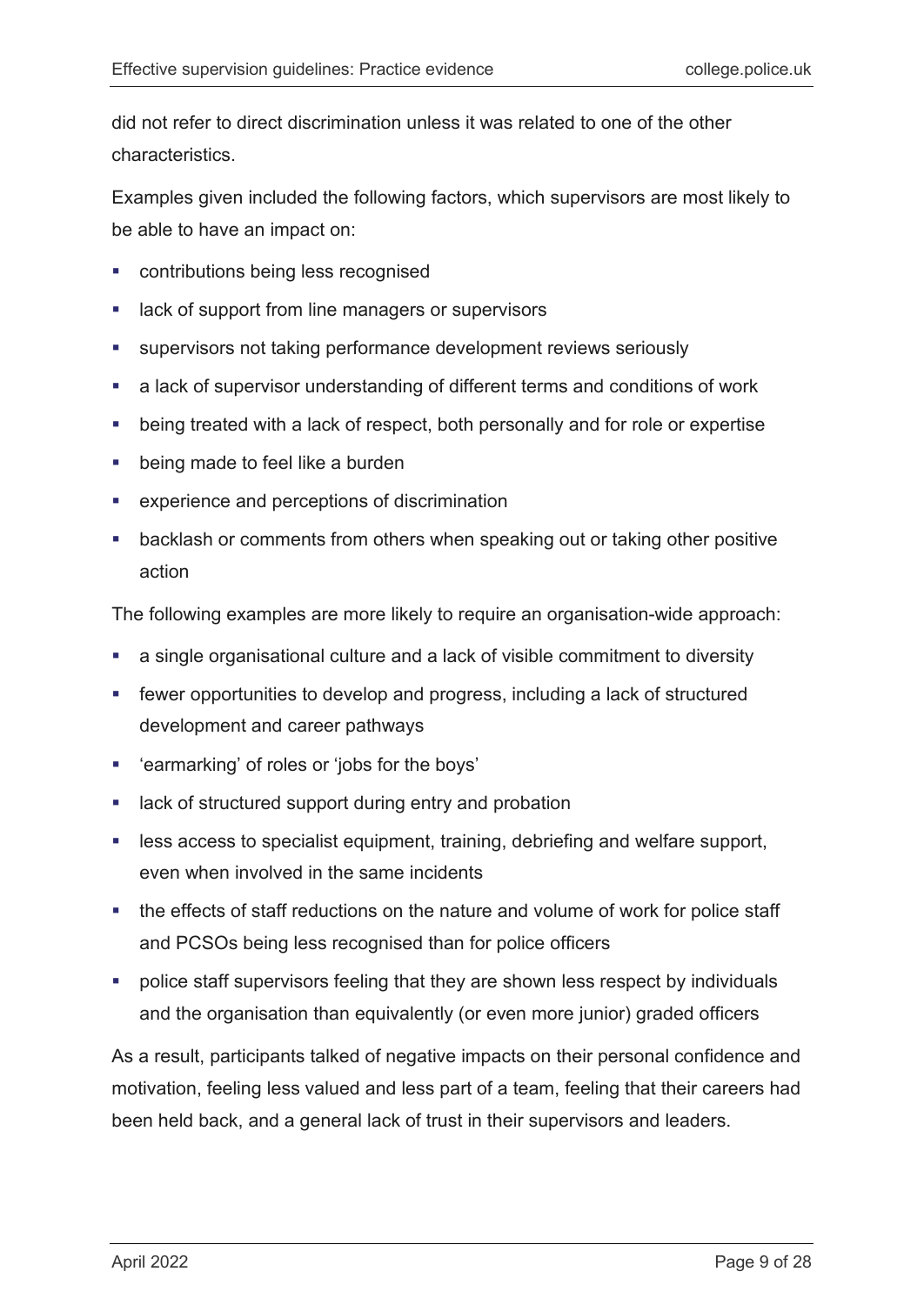Practitioners suggested that the following might help in addressing some of the issues raised in section 3.2:

- increased understanding of the experiences of minority and marginalised groups
- challenging inappropriate behaviours and comments
- visible support from proactive line managers
- diversity and inclusion objectives for supervisors
- **•** representation at senior level, both to provide role models and to champion
- **EXP** career development structures and pathways
- **EXECT:** ensuring promotion processes are fair and transparent
- **EXECTE III EXECTE FOR THE III SUBSET 1** Islaming opportunities and materials that are accessible for diverse needs
- development activities designed specifically for police staff, rather than being adapted from existing officer courses
- **EXECUTE:** lateral development opportunities
- **time and funding for continuous professional development**
- **nentoring**
- **structured supervision**
- **flexible working policies**

## <span id="page-9-0"></span>3.3. Wellbeing, development and performance conversations

#### <span id="page-9-1"></span>3.3.1. Conversations and the PDR

Descriptions of the supervision of wellbeing, development and performance almost wholly focused on this as a series of conversations that supervisors had with their staff, both individually and as a team, and both formally and informally. While there were many ways of having these conversations, the PDR (called the 'professional development review' by the College) was consistently referenced over and above any other method as a key tool or as a shorthand way of describing these conversations.

We found a wide range of different approaches between and within forces with regard to the PDR, with the perceived focus differing across forces and HMICFRS,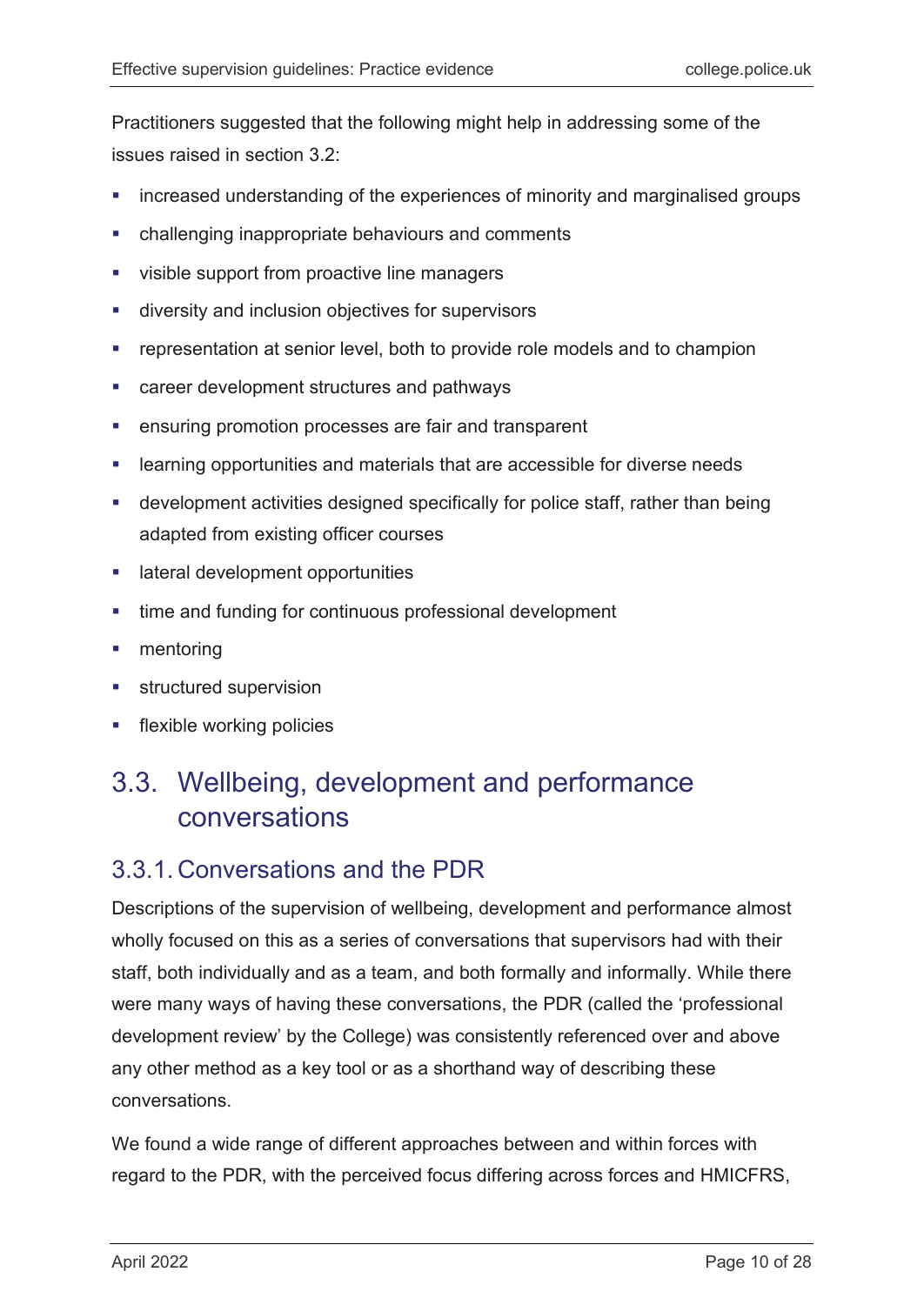perhaps reflected in the different labels applied to the 'P': professional, performance or personal. Some practitioners perceived the PDR as focusing on talent management and promotion, while others viewed it as focusing on assessment of personal performance in role, particularly on dealing with poor performance. Fewer people felt that it was focused on individual personal and professional development and/or wellbeing.

Staff also mentioned the lack of consistent approaches of individual supervisors across forces. Overall, we found a lack of support for the PDR process in its current form (whatever form that took), with staff variously suggesting it be dropped, replaced, amended, made consistent across forces or tailored to the individual. Used well, PDRs were viewed as an essential and effective tool for line managers to meet regularly with staff to discuss wellbeing, development and performance. More often, staff talked of PDRs 'not being a priority', of rarely having performance discussions, of writing their own PDRs and of the PDR process being a tick-box exercise, rather than a genuine concern for the development and wellbeing of staff.

We heard of a number of forces that were moving away from the use of formal PDR processes to an approach of supervising staff through continuous, ongoing conversations. These conversations could be formal or informal, structured or unstructured and of varying lengths, but with an emphasis on frequent ongoing twoway engagement with staff. We found this changing approach to formal performance review being reflected in the private sector, with a growing view that today's fastpaced workplaces were unsuited to formal performance review processes, with annual or six-monthly objectives quickly becoming dated.

#### <span id="page-10-0"></span>3.3.2. Reflective supervision

We found much information from medical practice and some from social care around the benefits of reflective supervision. We also found some members of staff, with experience of reflective practice in charitable and support service organisations, who expressed surprise and concern that this practice was not more consistently used in policing.

Most commonly used in clinical practice, the purpose of reflective supervision is to provide a safe environment for staff to reflect on and discuss their work, as well as their personal and professional responses.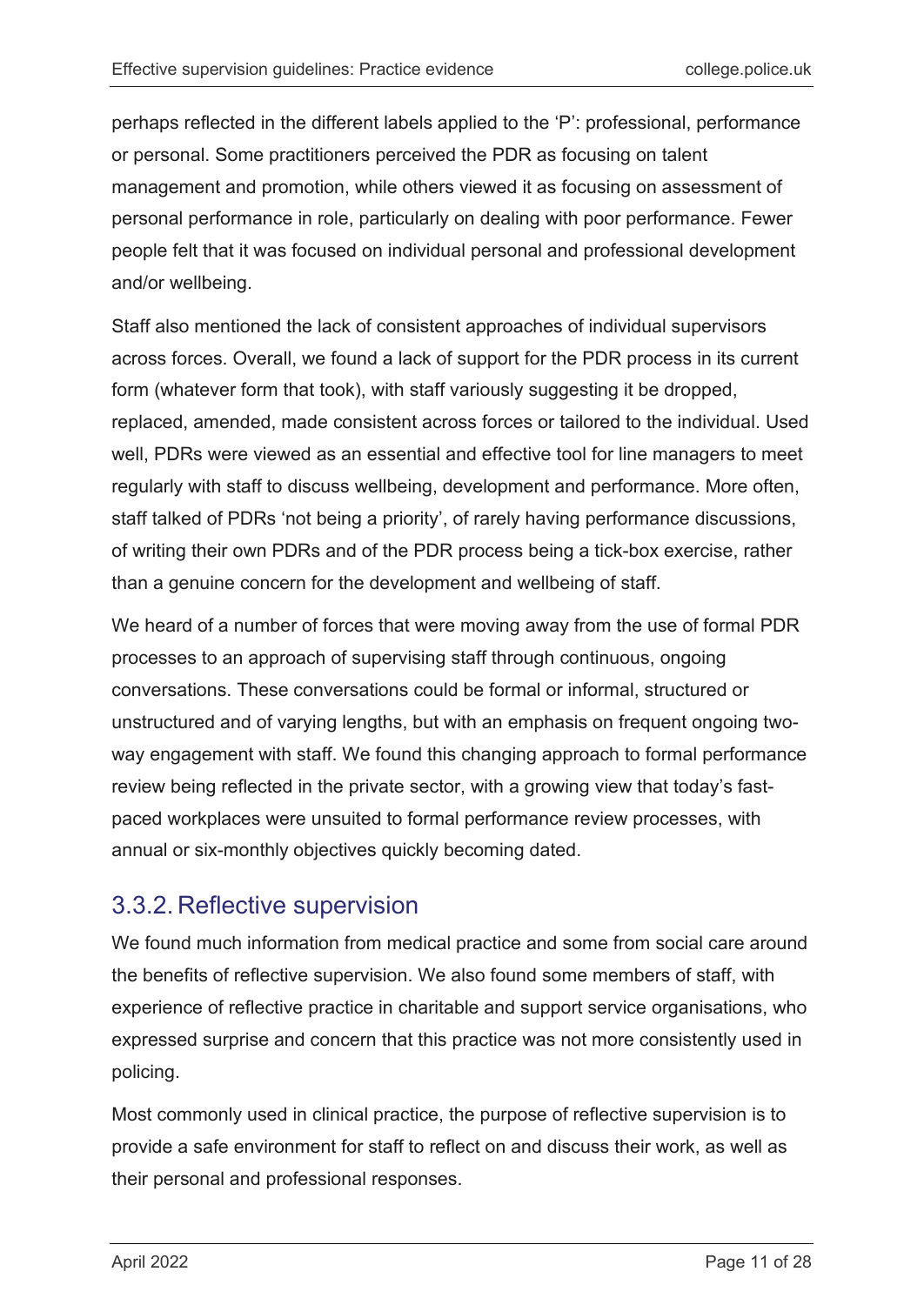Typically, a reflective supervision session will support staff to:

- engage in critical self-examination and reflect on their skills, practice and personal responses
- **EXEDENTIFY STATE ISSUES AND CONSIDER A LARGE APPROACHES**
- develop skills and expand knowledge through discussion, review and positive challenge
- consider future training and development needs
- discuss home life, personal issues and wellbeing, and where these have an impact on practice (or vice versa)

This practice would therefore be expected to support wellbeing, development and performance of individuals and teams. It was specifically felt, by the staff who mentioned it, that this would be helpful in providing a forum for discussing wellbeing on a regular and routine basis.

We found that forms of reflective practice had been used in a number of forces, most often with staff who worked in high-stress environments, such as sexual offences liaison officers. However, reflective practice was not available routinely to all staff and was likely to be withdrawn when resources were stretched.

#### <span id="page-11-0"></span>3.3.3. Difficult conversations

Practitioners reflected on supervisors who they had experienced, or knew, who were perceived to avoid having difficult conversations with staff. While most of the feedback here related to a reluctance to discuss poor performance, people also mentioned reluctance to 'open a can of worms' in relation to wellbeing issues or not feeling able to be realistic about the potential for individual development. There was also some call from supervisors themselves for help here, with suggestions that they felt ill-equipped to handle such conversations.

Practitioners suggested that the following might help in addressing some of the issues raised in section 3.3:

- **guidance and training on carrying out PDRs**
- **EXEL EXE** is bureaucratic processes for PDR, for example, less emphasis on paperwork
- **tailoring of PDRs to an individual's goals and aspirations**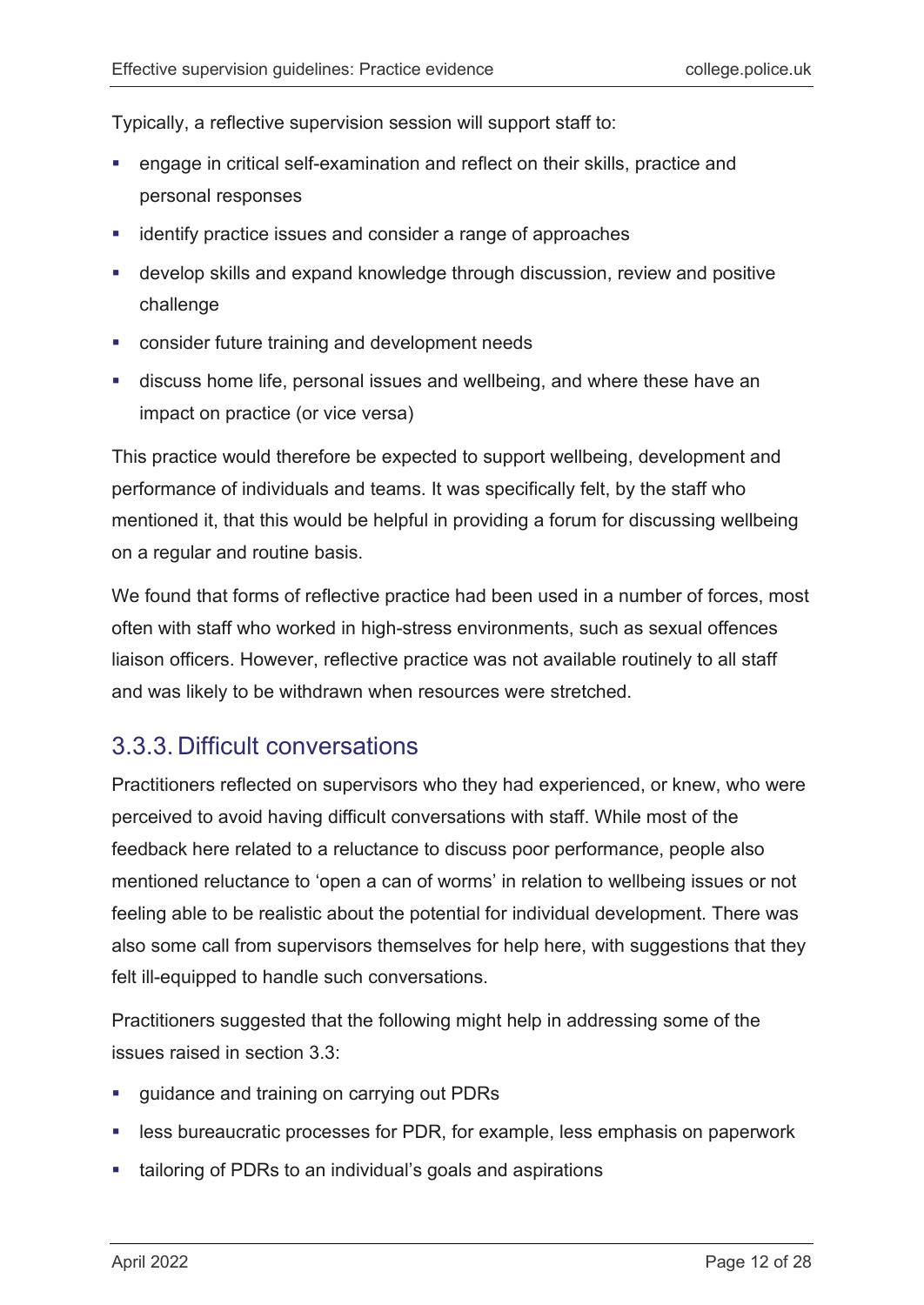- **•** training and support in having difficult conversations
- training in coaching conversations
- supervisors trained in use of reflective practice
- use of insight tools in reviews, for example, 360° feedback
- a national standard for management of performance
- clarity for supervisors about training or lateral development opportunities available for them to offer to their staff
- more informal and personal approaches

## <span id="page-12-0"></span>3.4. Selection and development

### <span id="page-12-1"></span>3.4.1.Prioritising of supervisory skills

Practitioners felt that promotion was most often linked to evidencing specific operational skills, with not enough emphasis on people's ability to manage and lead people. Both aspects were seen to be important, but current processes were perceived to be skewed too far towards operational skills. This was felt to be partly because of an almost tacit assumption that people naturally become 'HR experts' when they move into a supervisory role. Supervisors themselves reflected that they might be able to do their job role well but not be a good people manager, but that both were important. As a result, it was considered by participants that forces might be failing to select the right people to supervise, mentor and lead their staff.

### <span id="page-12-2"></span>3.4.2.Supervisor development

Practitioners wanted a more structured and timely approach to supervisor development. Supervisor and management development was considered to be more focused on leadership – for example, managing change and providing a vision – than on development of the skills needed by supervisors on a day-to-day basis. Development was also considered to be focused on those already in management positions, rather than future supervisors and leaders. Staff talked about the importance of equipping people for supervision before they were appointed. In particular, a number of people talked of increasing numbers of staff in acting or temporary supervision roles who, it was believed, had received no support to step up to this role.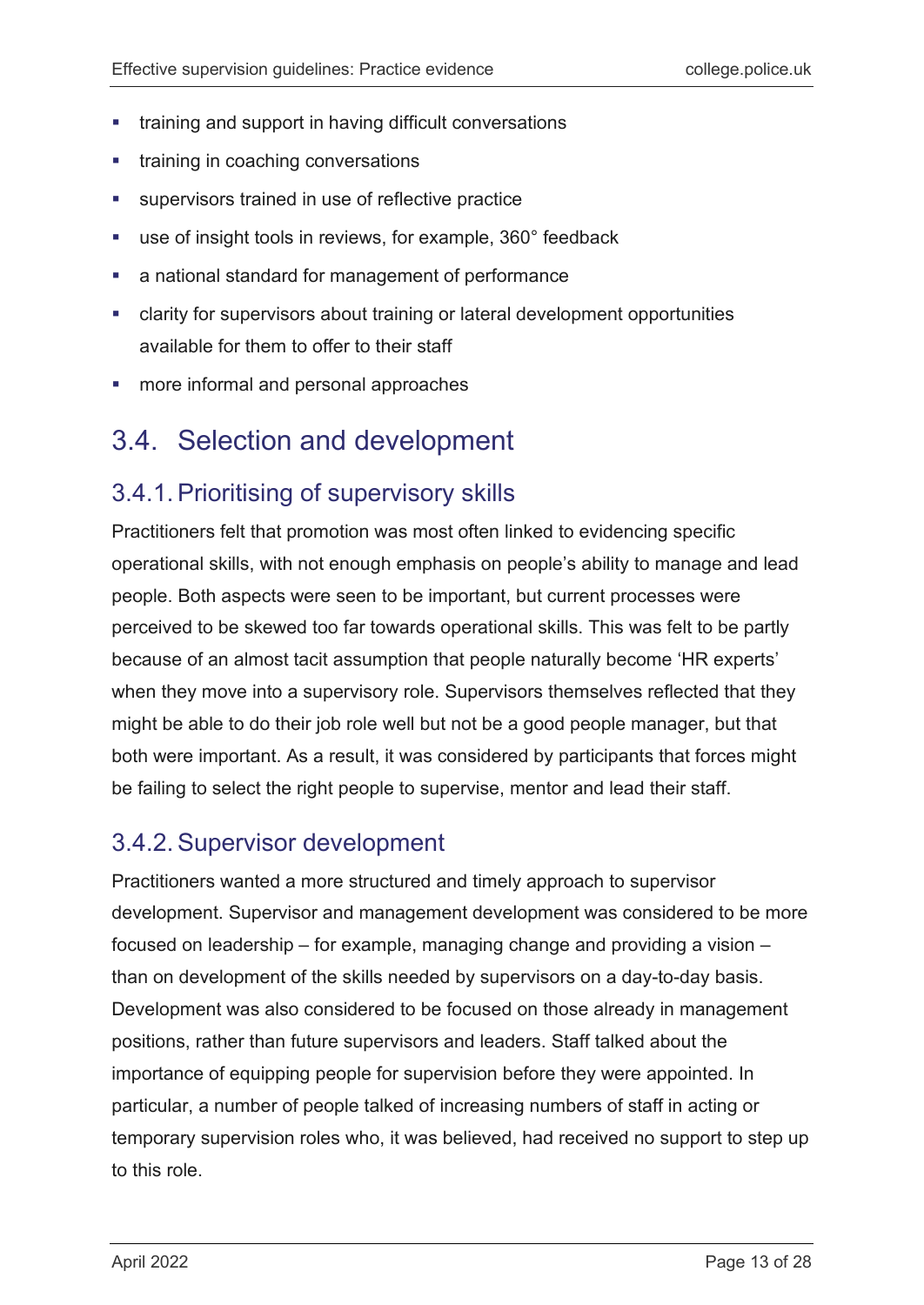Staff reported on having found themselves in their first supervisory role without having had any training to prepare them. We heard of sergeants who had held acting and substantive sergeant positions for as long as five years before receiving any supervisor or management training. Practitioners talked about the need to develop staff for supervision and leadership almost as soon as they join the police. Supervisors were said to require a wide range of skills, knowledge and experience, and needed to receive quality training and development to equip them for these roles. Without a planned approach to development, supervisors were seen to follow the model they had seen demonstrated by their own line managers or peers, and examples were given of poor practice being replicated.

It was believed that supervisors needed ongoing support to enable them to develop their skills and competence further. Practitioners felt that there were few opportunities to extract supervisors for development, as well as further challenges in applying any learning in a working environment. It was felt that forces needed to consider the long-term benefits of individuals attending training and developing themselves, rather than having a short-term focus on losing them for a limited period of time. Reportedly, supervisor development often appeared to rely on having individual line managers or a local management team who supported and/or provided effective development, rather than there being an organisational approach to support for development. Staff therefore received different levels and types of development support, with the danger that supervisory practices in forces develop organically, rather than necessarily being what the organisation wants or needs.

There was also some feedback that policing needed to move away from the traditional model of relying on learning coming from training courses and instead encourage more independent learning. Staff talked about an organisational culture that does not value learning and development, resulting in colleagues who were not committed to developing themselves.

Practitioners also felt that that good supervision should be recognised and rewarded, and that there should be a mechanism in place for other supervisors to shadow, and learn from, those who are considered to be excelling at the role.

We found a number of positive approaches to supervisory development across forces, which included formal management and leadership programmes, coaching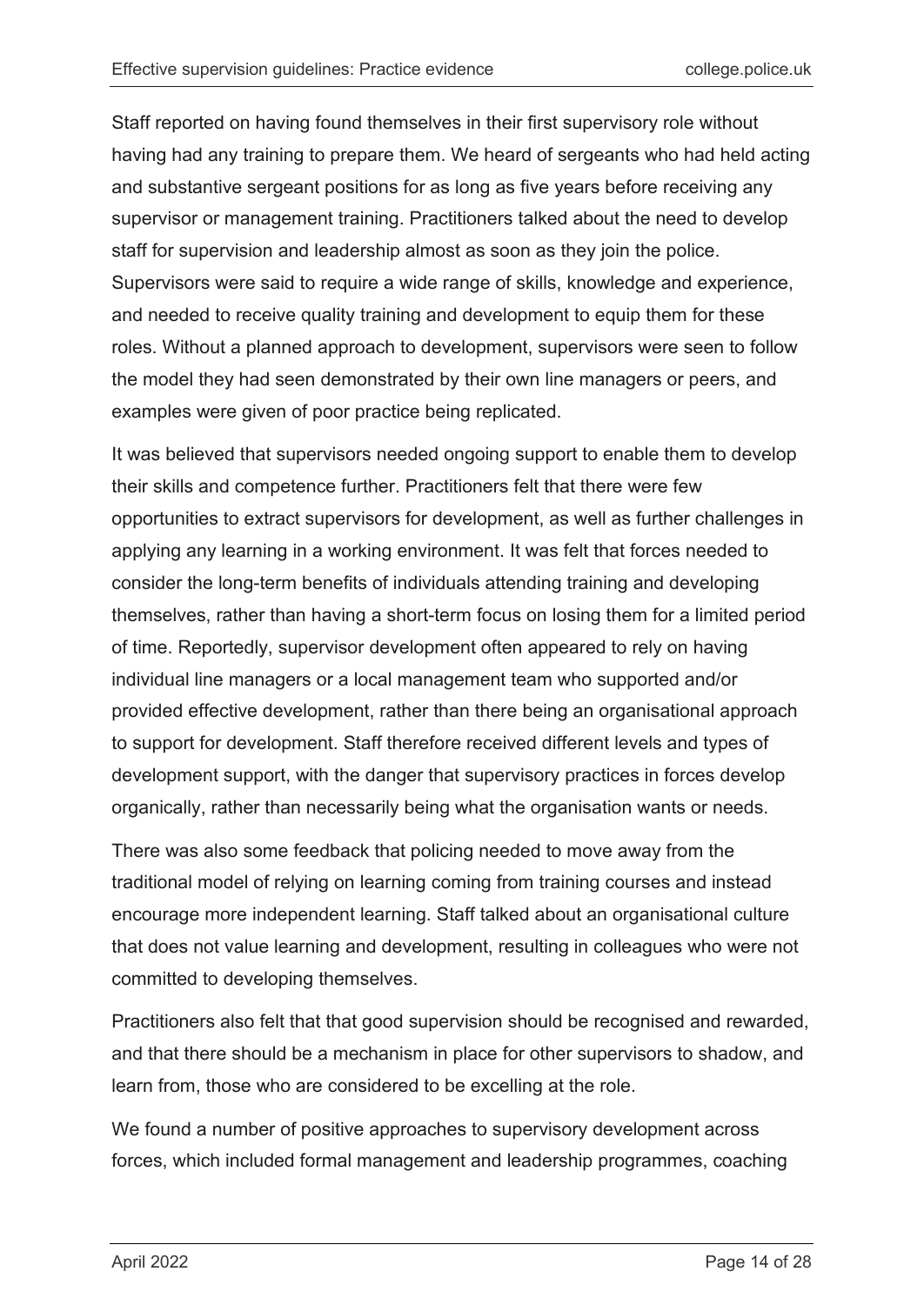and mentoring, online resources, masterclasses, day courses, courses aimed at newly appointed leaders, inputs on wellbeing and chief briefings. Generally, these were more available and comprehensive for officers than for staff or specials.

Practitioners suggested that the following might help in addressing some of the issues raised in section 3.4:

- recruitment processes that assess staff against the Competency and Values Framework (CVF)
- using the CVF as a focus for developing products to support supervisors
- adding units into the National Police Promotion Framework work-based portfolio to evidence peer support, wellbeing and supportive supervision
- **EXEC** accredited supervisor programmes
- **structured management training**
- **group training for newly promoted leaders**
- **EXEC** mentoring, coaching and face to face support
- **shadowing and job swaps**
- development time incorporated into shift rotas
- **tainang, guidance and support in emotional intelligence, resilience, trauma,** occupational health, handling conflict and performance management
- **than-** training and guidance on business skills, such as project management, continuous improvement and personal effectiveness
- step-by-step and 'how to' guides
- **EXECTE interactive learning programmes and online tools**

### <span id="page-14-0"></span>3.5. Support for supervising wellbeing

Supervisors sought support to look after both their own wellbeing and that of their staff. They reflected on the stress of managing both their own and their staff's wellbeing. They also told us that they felt pressure to be seen to work long or late hours if they have career aspirations, and noted the precedent that this might set for their own staff.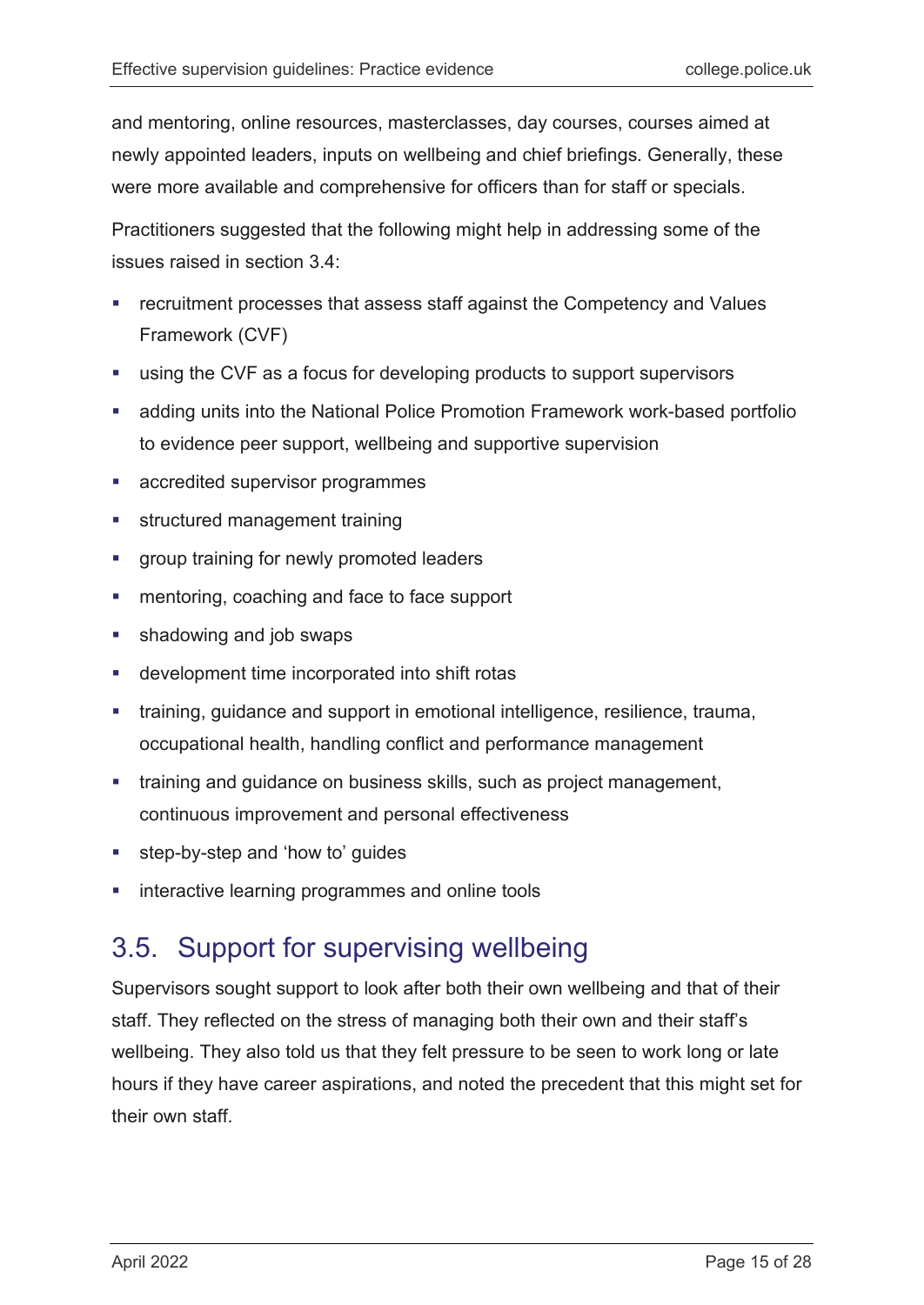There was some feeling that while supervisors were held to account for the wellbeing of their staff, senior leaders paid lip service to providing wellbeing support. Supervisors felt that the impacts of organisational and operational change (for example, changes to shift patterns or single-crewing decisions) on wellbeing often appeared to be disregarded when senior leaders made decisions, with the result that supervisors had to manage the fallout from those decisions. There was also said to be a patchy provision of welfare, occupational health and counselling services and support.

Practitioners suggested that the following might help in addressing some of these issues:

- **EXECUTE:** improved occupational health support
- **EXT** light-touch tools (such as questions) that would support supervisors in identifying early signs of stress in staff
- senior leader commitment to considering wellbeing impacts in decision making

## <span id="page-15-0"></span>3.6. Discretion and decision making

Supervisors wanted to feel more empowered and supported in making decisions. They talked of a culture within forces of checking and micro-management. People felt that their actions and decisions were constantly under scrutiny, resulting in anxiety and fear of being investigated and punished. It was felt that senior leaders should provide the right environment for supervisors at lower levels, rather than micro-manage them. There was a view that supervisors could be more effective by having permission to get on with their job, make decisions and learn from them. However, they often felt unable to use their common sense to make a decision based on the information available, and felt that they would not be supported if they made a mistake in good faith. Staff talked about their perceptions that this culture discouraged creativity and innovation. Conversely, they felt that it also allowed some supervisors to hide behind policies, procedures or protocols.

Some practitioners told us that the culture in their force was changing, with less transactional leadership, less micro-management and less fear of differing from the norm. However, others told us that while this culture had been reducing in the recent past, it was becoming more prevalent again.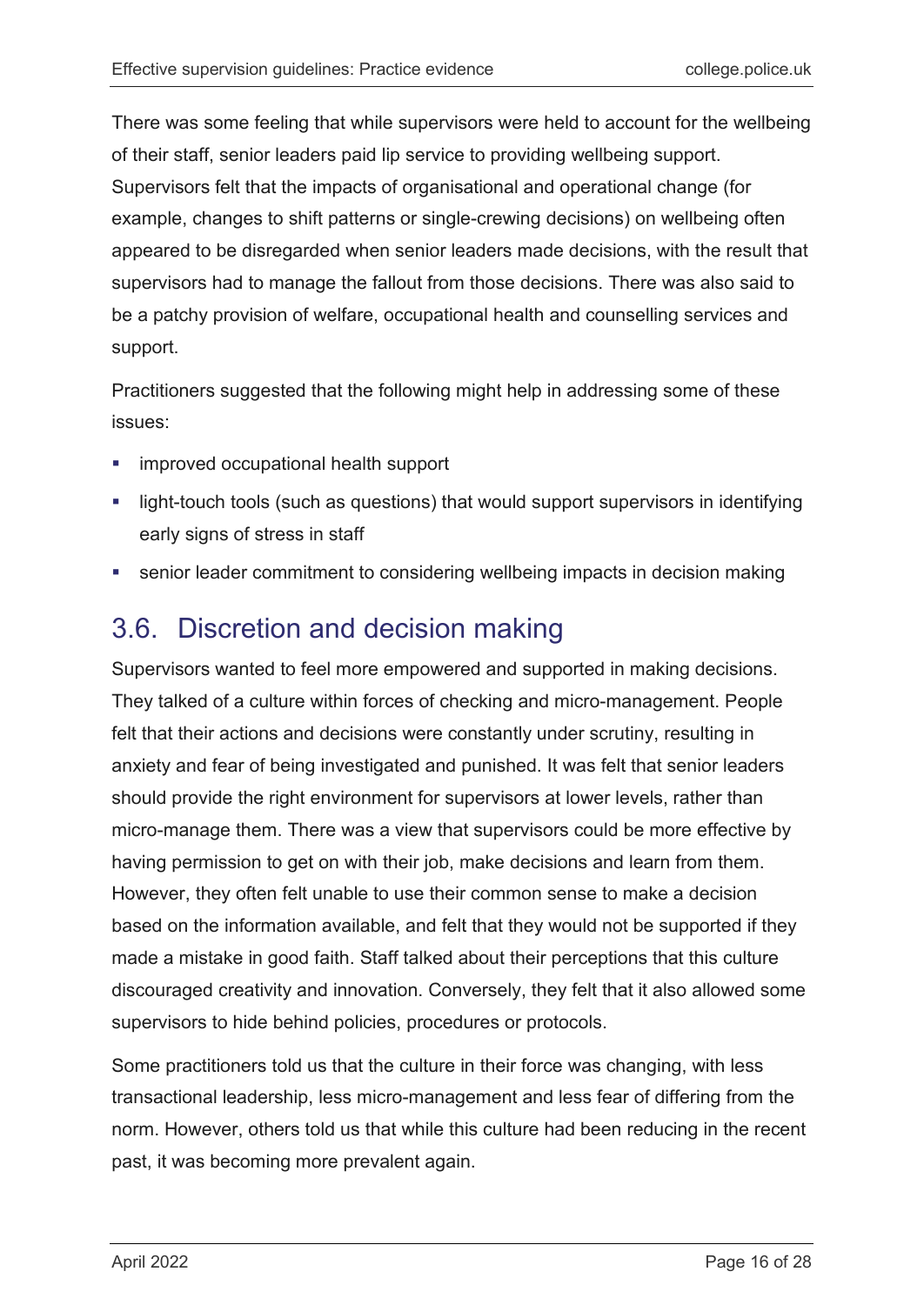## <span id="page-16-0"></span>3.7. Finding time for supervision

Lack of time was considered to be a key factor in preventing effective supervision. Capacity challenges for supervisors were considered to be high. Supervisors reported experiencing increases in their personal workload, due to both overall reductions in staff and increased team sizes as a result of reductions in numbers of supervisory staff. Practitioners spoke of an environment where operational requirements and a predominantly process and task-driven environment left little time to focus on staff wellbeing and development (see section 3.8). Supervisors wanted time to be with their staff while they were carrying out their work, so they could check in with them, talk about professional development, and see how they were performing individually and as a team.

Supervisors said that they did not have time to engage in effective performance, development and wellbeing reviews with their staff, including the time needed to prepare and reflect afterwards. We also heard that time set aside for staff conversations and development was perceived to be not respected by the organisation, with operational duties taking precedent, even when not urgent. Support for a move to an 'ongoing conversation' approach to supervising staff was tempered by a concern that supervisors would struggle to find the time or opportunities to hold these regular conversations.

We were not able to find any evidence on what constitutes the ideal number of staff for a supervisor. A range of thought pieces and editorials suggested that this was because optimum spans were dependent on many factors, including:

- $\blacksquare$  the size of an organisation
- the nature of an organisation's culture
- $\blacksquare$  the nature of the job to be done
- the skills and competencies of the individual supervisor
- the skills and competencies of the staff to be supervised
- the type of interaction required between supervisors and staff

Practitioners suggested that the following might help in addressing some of these issues:

dedicated time for staff wellbeing, development and performance built into shifts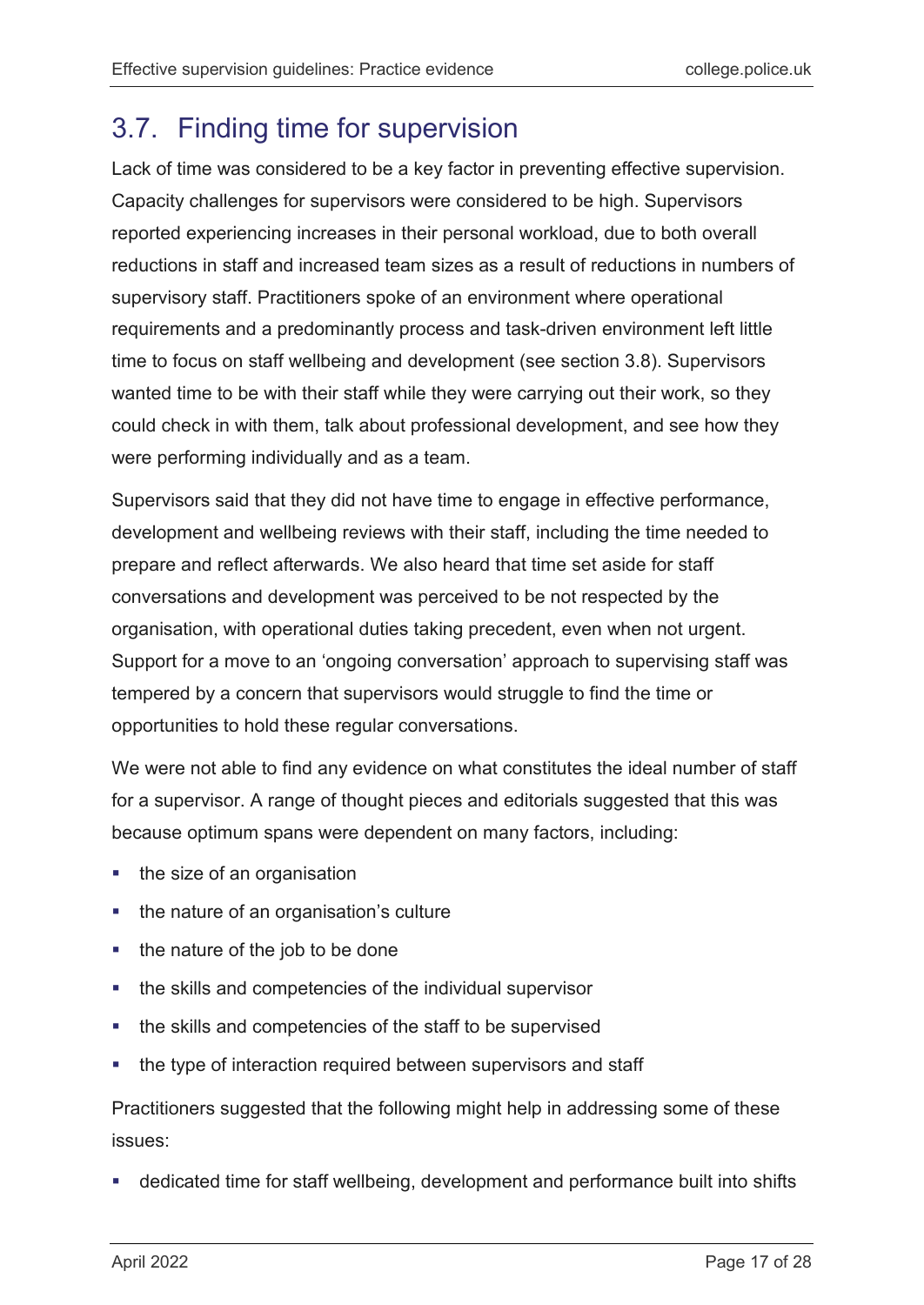- shift systems that maximise time supervisor and staff are on duty together
- time for one-to-ones protected by control rooms (unless emergency callout)

## <span id="page-17-0"></span>3.8. Organisational processes and consistency of supervision

We heard that some organisational processes were perceived to act as barriers to meaningful supervision of staff. Supervisors felt that the time they had available for the supervision of staff was increasingly used to 'feed an administrative system'. They described 'a burgeoning bureaucracy and drip-drip of computerised tasks', which was increasing the burden on supervisors with the introduction of systems and processes that reduce interaction. Practitioners spoke of needing to supply the requirements of audits, provide information for IT systems, form-filling and administrative tasks. Supervisors reflected on how these process-driven tasks had the power to demand attention, affecting their ability to support and develop staff. However, some supervisors felt that such tasks could act as an excuse for those who did not truly value supporting staff.

Various changes to organisational structures and operational models were also felt to have had an impact on frontline resources. It was felt that problems were sometimes followed by crisis management, with people being moved around teams, roles and areas with perceived detrimental impacts on individuals and their roles, which supervisors were expected to manage.

Practitioners noted the speed at which individuals moved around a force, from one role to another, with the first line supervisor role often being filled on a temporary or acting basis. They talked about the impacts of constant supervisory changes, including opportunities to build rapport, confidence and trust, and the increased likelihood of missing wellbeing or performance concerns (both in the supervisor and supervisee), or of inconsistently managing these issues. Practitioners also talked about inconsistent styles of supervision and decision making that reduced staff's confidence to make decisions.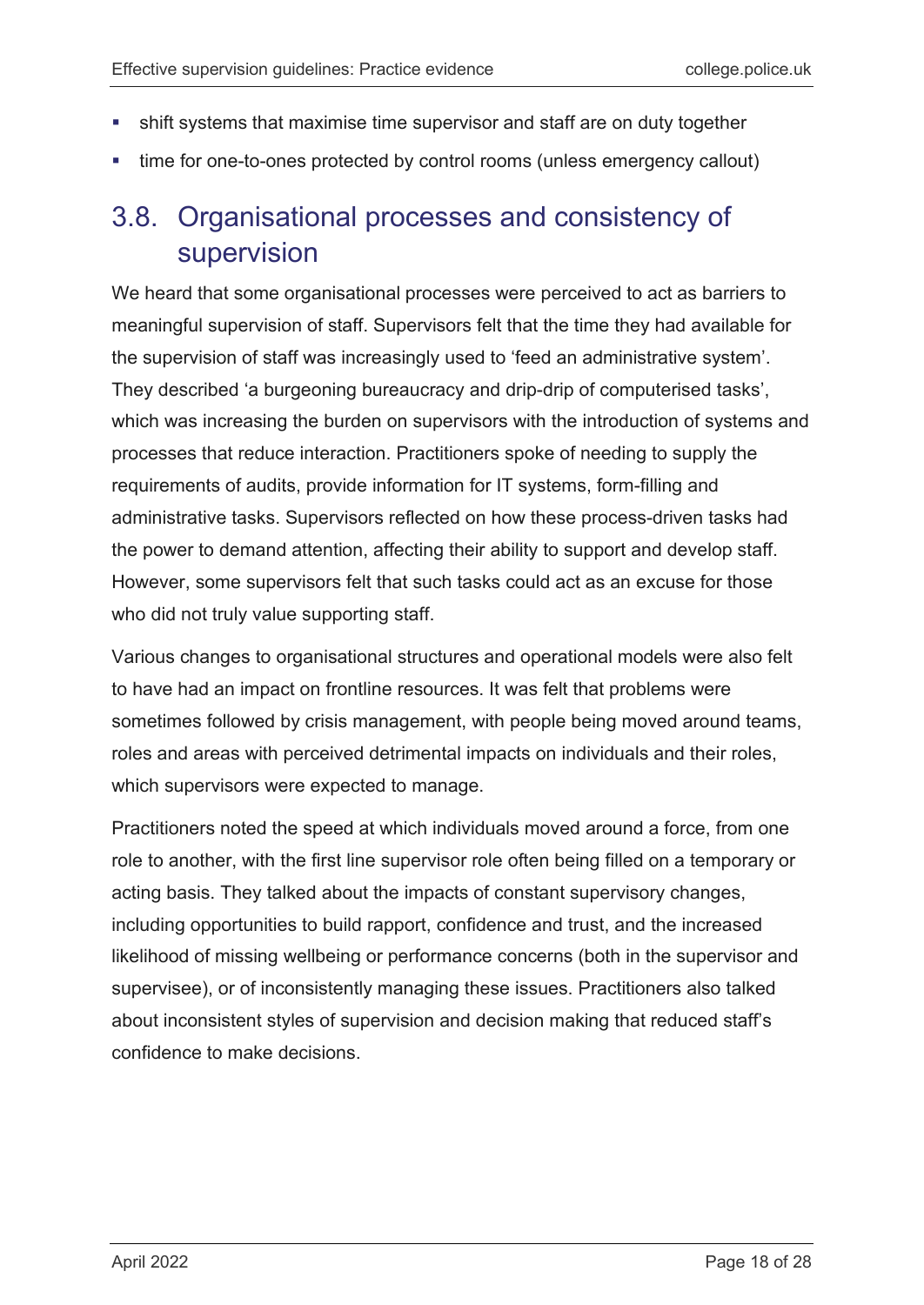## <span id="page-18-0"></span>3.9. Future challenges and opportunities

### <span id="page-18-1"></span>3.9.1. New technology

New technology was felt to be leading to a reduction in contact between supervisors and staff, although it was also felt to offer opportunities. (NB: this research was carried out prior to the COVID-19 pandemic.) While technology was clearly seen to bring benefits, practitioners raised concerns about the impacts on the role of supervisor, with many feeling that they were increasingly likely to be 'tied to their computer' (see also sections 3.8 and 3.9.2). There were concerns that this was reducing interaction with staff, with supervisors being too busy performing tasks on a computer to spend time with their staff, supporting and developing them.

On the other hand, some staff mentioned how new technology could reduce the gaps between staff and senior leaders, with Twitter cited as a way for leaders to hear much more about what staff were doing at work and vice versa. Technology was also thought to be able to offer opportunities to improve training through, for example, virtual reality or gamification. However, it was felt that there was much for the police service to learn about good practice in this area.

### <span id="page-18-2"></span>3.9.2.Agile and remote working

Staff reported being increasingly likely to spend more time working away from their colleagues. (NB: as noted above, this research was carried out prior to the COVID-19 pandemic.) It was felt that advancements in technology and social media would allow increased opportunities for remote, agile and flexible working. These opportunities were felt to bring many possible benefits, with the potential to enable staff to work from a range of locations and, for some, at times of their choosing, allowing them to work in a way that suits them best and fits in with their home life. Increased use of mobile technology, single crewing and staff reductions were also likely to mean that frontline staff are less likely to return to their station.

Increased remote working – whether at home, away from the station, or lone working or single crewing – was seen to be resulting in dispersed teams. It was felt that this might result in an increased sense of disconnect within teams and between staff and their supervisor, with staff likely to experience lack of communication with colleagues, loneliness, fears for safety and reduced opportunities for decompression.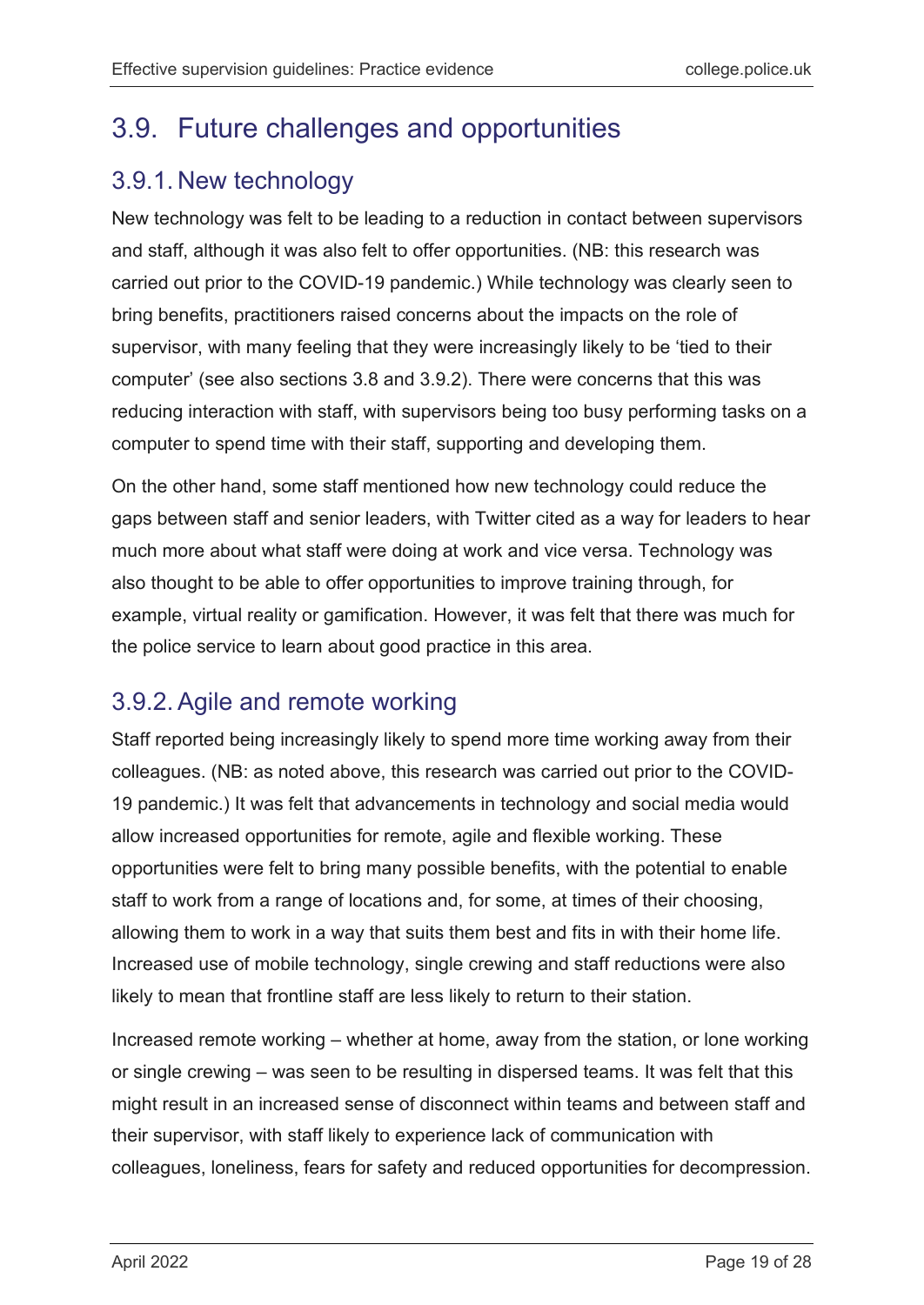Supervisors also talked about the increased potential to miss the early signs of stress or other problems, with less opportunity to notice changes in people's behaviour or for them to open up. Supervisors felt that they had been given little support in understanding how to manage remote teams.

Increased access to laptops and mobile phones was welcomed. However, many felt that work increasingly encroached on home life as a result, with blurred lines between personal and work communications channels, and staff feeling obliged to be contactable when off duty. Supervisors were seen to have a role in making it clear that staff should not be expected to be logging on out of work and/or working excessive hours. However, there were also some strong views that supervisors could not be constantly checking to see if their staff were working excessive hours, and that there needed to be both an organisational approach and expectations around personal responsibility for managing this.

#### <span id="page-19-0"></span>3.9.3. Changing expectations about work

Practitioners felt that compared with the more established workforce, younger staff had higher expectations for their work-life balance and greater awareness of the impacts of working long hours on their wellbeing. Views expressed in relation to this tended to be polarised and emotive, with some seeing a real need for policing to change to provide an improved work-life balance, while others suggested that these expectations were unrealistic and such attitudes needed to change. Supervisors felt that a lack of organisational response to these changing expectations meant that the onus was being placed on them to balance these expectations on an individual, case-by-case basis, with the potential for conflict and people being treated differently across a single force. While supervisors were considered to have a key role to play in dealing with this, there were also strong feelings that there was a need for a consistent organisational approach, rather than individual decision making by supervisors.

There were also some suggestions that the new educational requirements may lead to a shift in expectations of new recruits, in terms of pay, autonomy and responsibilities.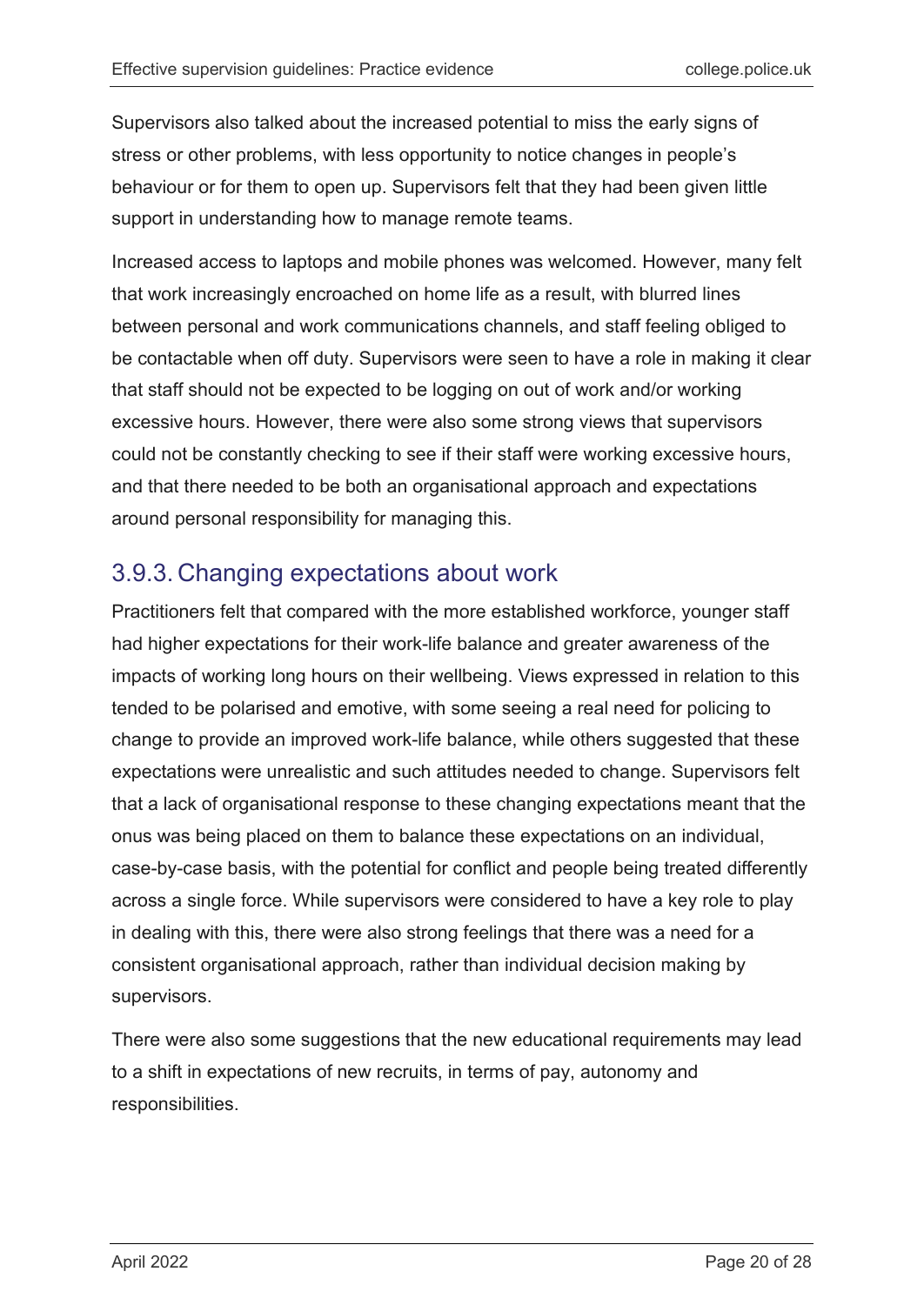### <span id="page-20-0"></span>3.9.4. High turnover and recruitment

Practitioners reported concerns that high turnover was leading forces to promote people too early in their service into first line supervisor positions. There was a view that the intention to recruit 20,000 additional police officers may increase the likelihood of this happening.

Concerns about this risk were threefold:

- supervisors were felt to be more likely to lack the skills and confidence needed to manage and support their staff
- staff were likely to have less confidence in their supervisor
- supervisors were themselves likely to require more supervision from their own manager

It was also felt likely that there would be a lack of experienced staff to mentor and coach the number of new recruits, with the increasing requirement for tutor constables likely to be challenging.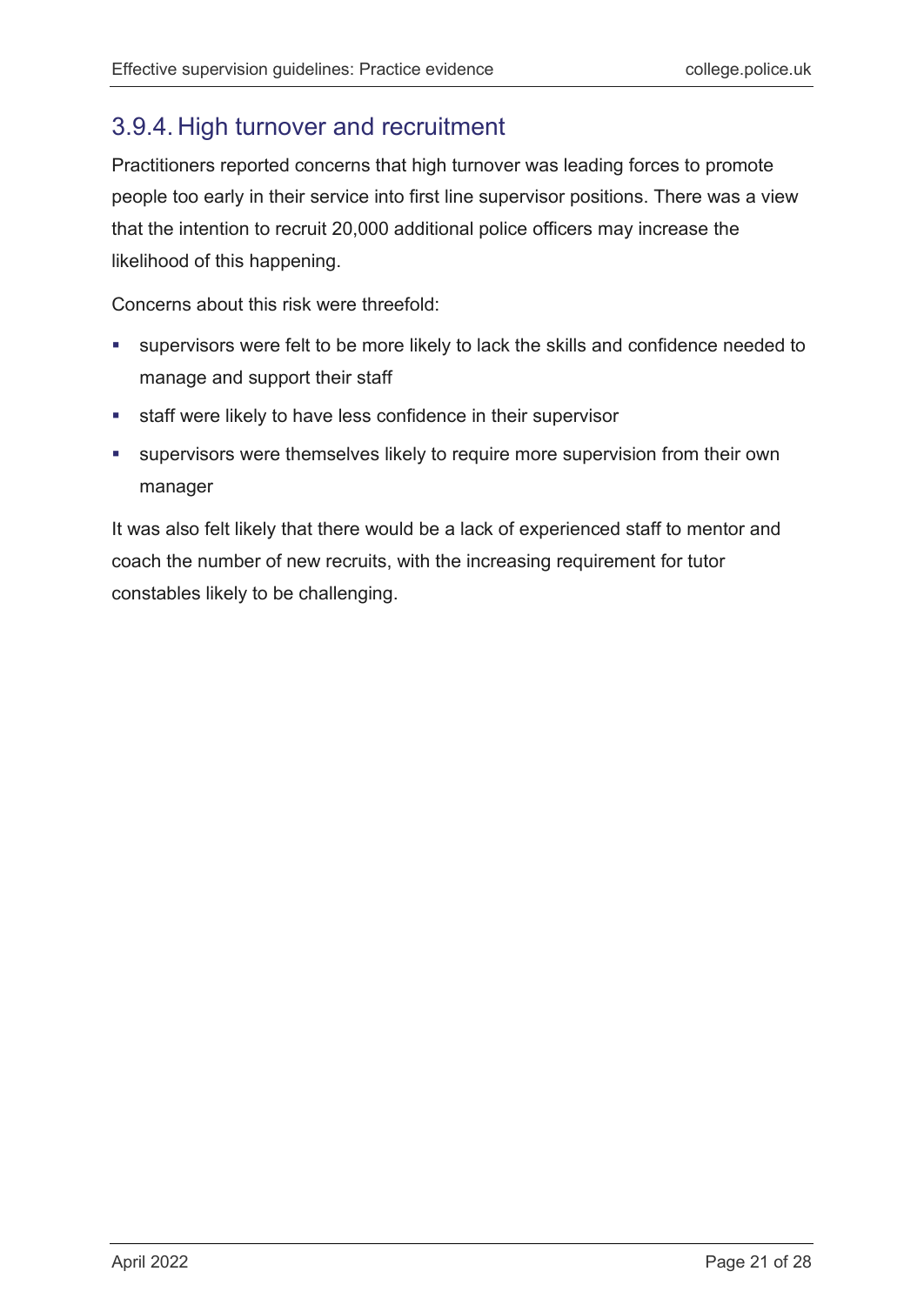## Appendix: Sources of evidence

<span id="page-21-0"></span>

| <b>Source</b>     | <b>Types of staff or forces</b>                                                                                          | Number of<br>people | Details (including author or facilitator and<br>year)                                                                                                                                                       |
|-------------------|--------------------------------------------------------------------------------------------------------------------------|---------------------|-------------------------------------------------------------------------------------------------------------------------------------------------------------------------------------------------------------|
| Survey            | Special constables                                                                                                       | 1,829               | Callender M and others. (2018). National<br><b>Survey of Special Constables</b> [internet].<br>Citizens in Policing; Institute for Public Safety,<br>Crime and Justice. [Accessed 25 March 2021)            |
| Discussion groups | BAME women from all ranks and<br>roles, chief officers, equality and<br>diversity and HR leads from a range<br>of forces | 233                 | College of Policing and National Police Chiefs'<br>Council. (2019). BAME Women in Policing<br>Workshops 2019 Summary, conducted 13 June<br>2019 to 11 July 2019.                                            |
| Workshops         | Police officers and staff                                                                                                | 224                 | Betts P and Farmer C. (2019). Home Office<br><b>Police Front Line Review: Workshops with</b><br>police officers and police staff [internet].<br>Office for National Statistics. [Accessed 25<br>March 2021] |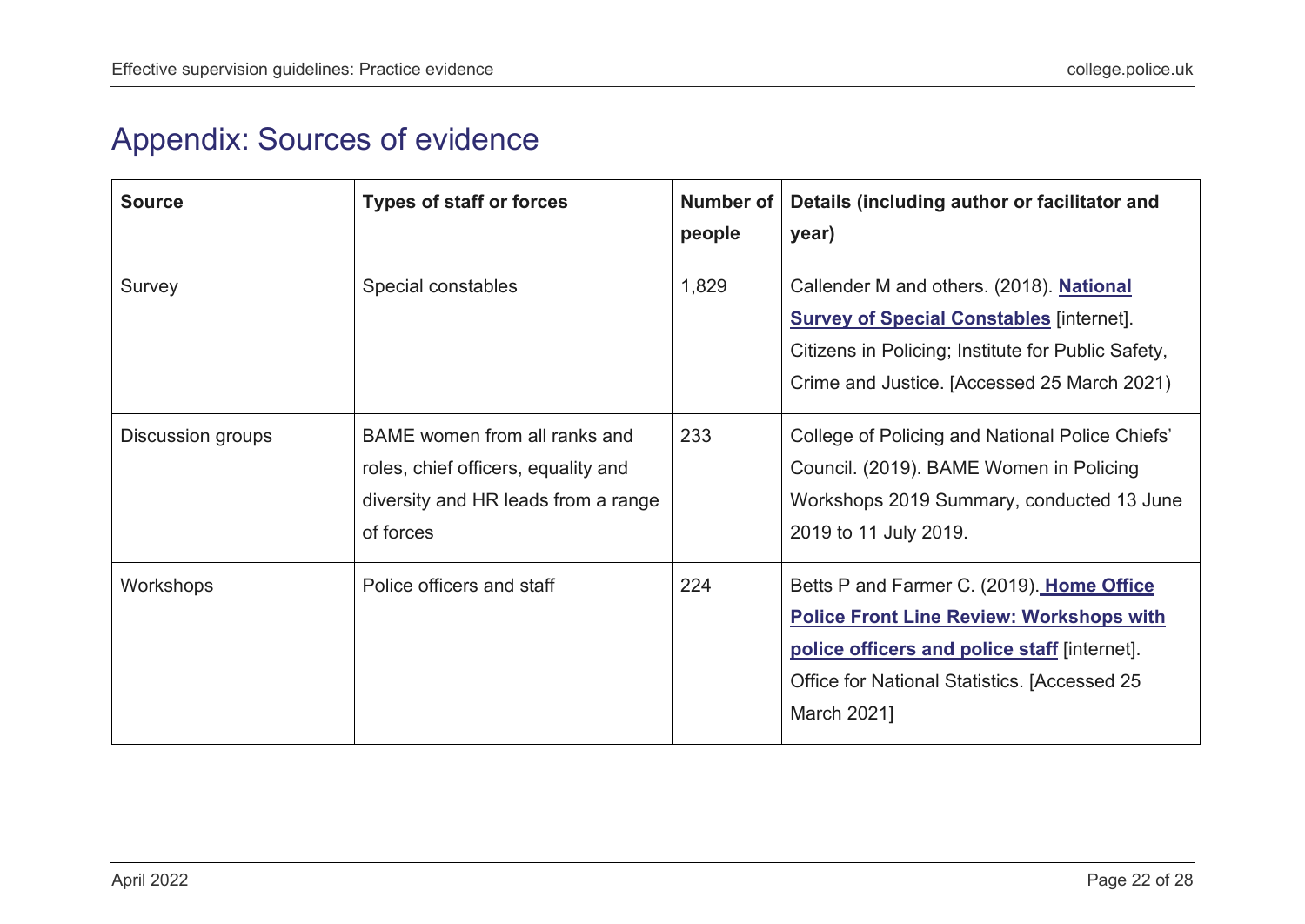| <b>Source</b>                                                  | <b>Types of staff or forces</b>                                                                                                                                                                  | Number of<br>people | Details (including author or facilitator and<br>year)                                                                           |
|----------------------------------------------------------------|--------------------------------------------------------------------------------------------------------------------------------------------------------------------------------------------------|---------------------|---------------------------------------------------------------------------------------------------------------------------------|
| Interviews and focus<br>groups                                 | 16 chief constables, officers and<br>police staff at constable, sergeant<br>and inspector level                                                                                                  | ~150                | PwC. (2018). College of Policing thematic<br>analysis, conducted 4 March 2018 to 19 March<br>2018.                              |
| Twitter discussion event                                       | Uncertain but included officers and<br>at least one academic                                                                                                                                     | $~1$ –50            | Guideline Development Team. (2019).<br>#WeCops supervision chat, conducted 2<br>October 2019.                                   |
| Twitter discussion event                                       | Not known but included police<br>officers                                                                                                                                                        | $~1$ -50            | College of Policing. (2018). #WeCops CPD chat,<br>conducted 18 September 2019.                                                  |
| Discussion event and<br>multi-phase prioritisation<br>exercise | Police officers, staff and volunteers<br>from 20 different forces and related<br>organisations: generalist<br>practitioners and HR, change,<br>organisational development and<br>wellbeing leads | 35                  | Guideline Development Team. (2019).<br>Supervision guidelines future look exercise,<br>conducted 26 March 2019 to 22 July 2019. |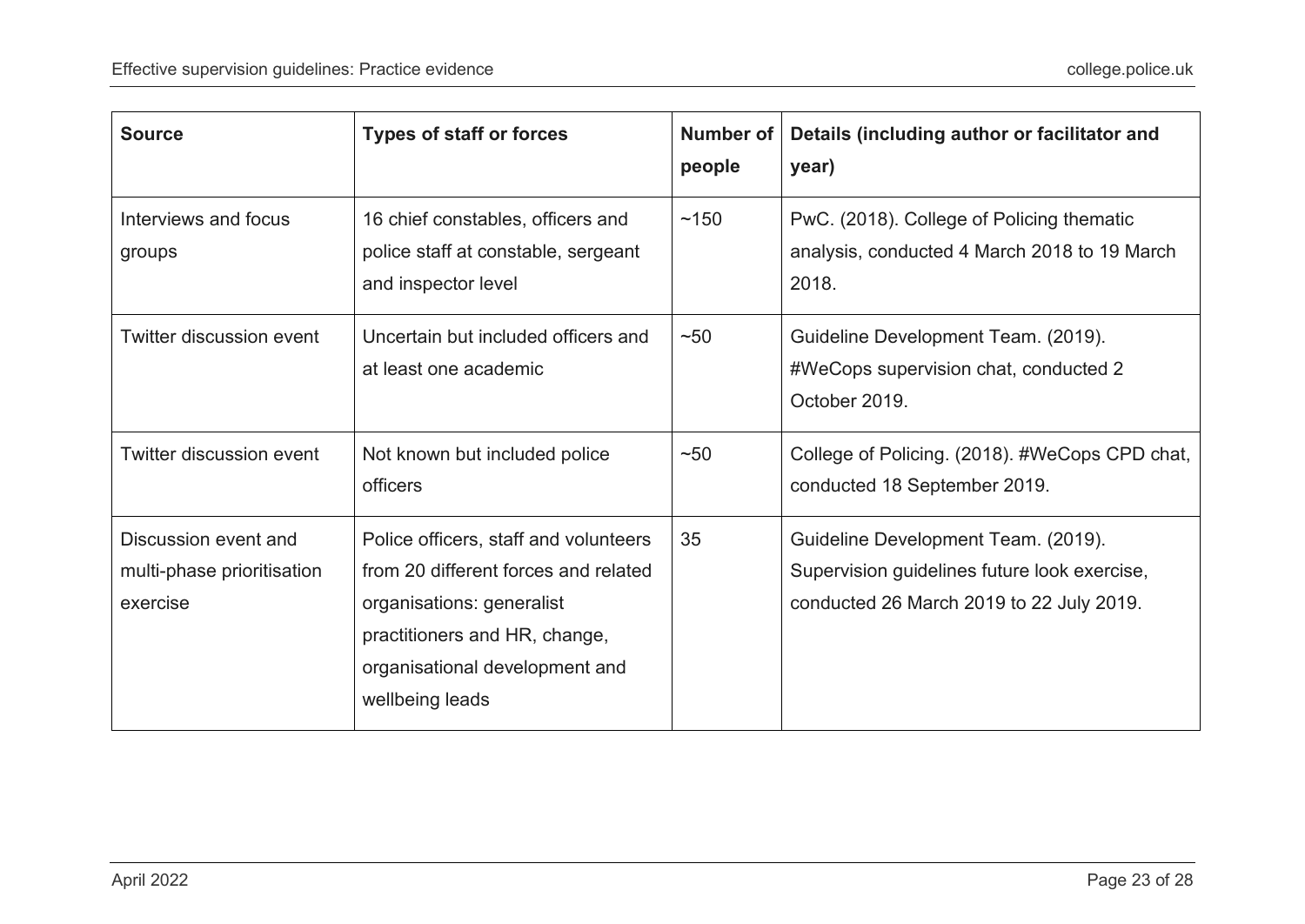| <b>Source</b>     | <b>Types of staff or forces</b>                                                                                                                                                                              | <b>Number of</b><br>people | Details (including author or facilitator and<br>year)                                                                    |
|-------------------|--------------------------------------------------------------------------------------------------------------------------------------------------------------------------------------------------------------|----------------------------|--------------------------------------------------------------------------------------------------------------------------|
| Call for practice | Officers and staff from a range of<br>forces                                                                                                                                                                 | 27                         | Guideline Development Team. (2019).<br>Supervision guidelines call for practice, 17<br>September 2019 to 4 October 2019. |
| Engagement event  | Various forces and roles                                                                                                                                                                                     | 20                         | College of Policing. (2019). Leadership learning<br>tool kit working group, conducted 10 December<br>2019.               |
| <b>Interviews</b> | 7 officers and staff at sergeant level;<br>1 each at constable, chief inspector<br>and superintendent level; 1<br>independent sexual offences<br>adviser; 1 clinical practice expert; 1<br>leadership expert | 13                         | Guideline Development Team. (2019).<br>Interviews conducted 12 September 2019 to 28<br>October 2019.                     |
| Observation       | One force                                                                                                                                                                                                    | N/A                        | Guideline Development Team. (2019).<br>Leadership Development course, conducted 16<br>October 2019.                      |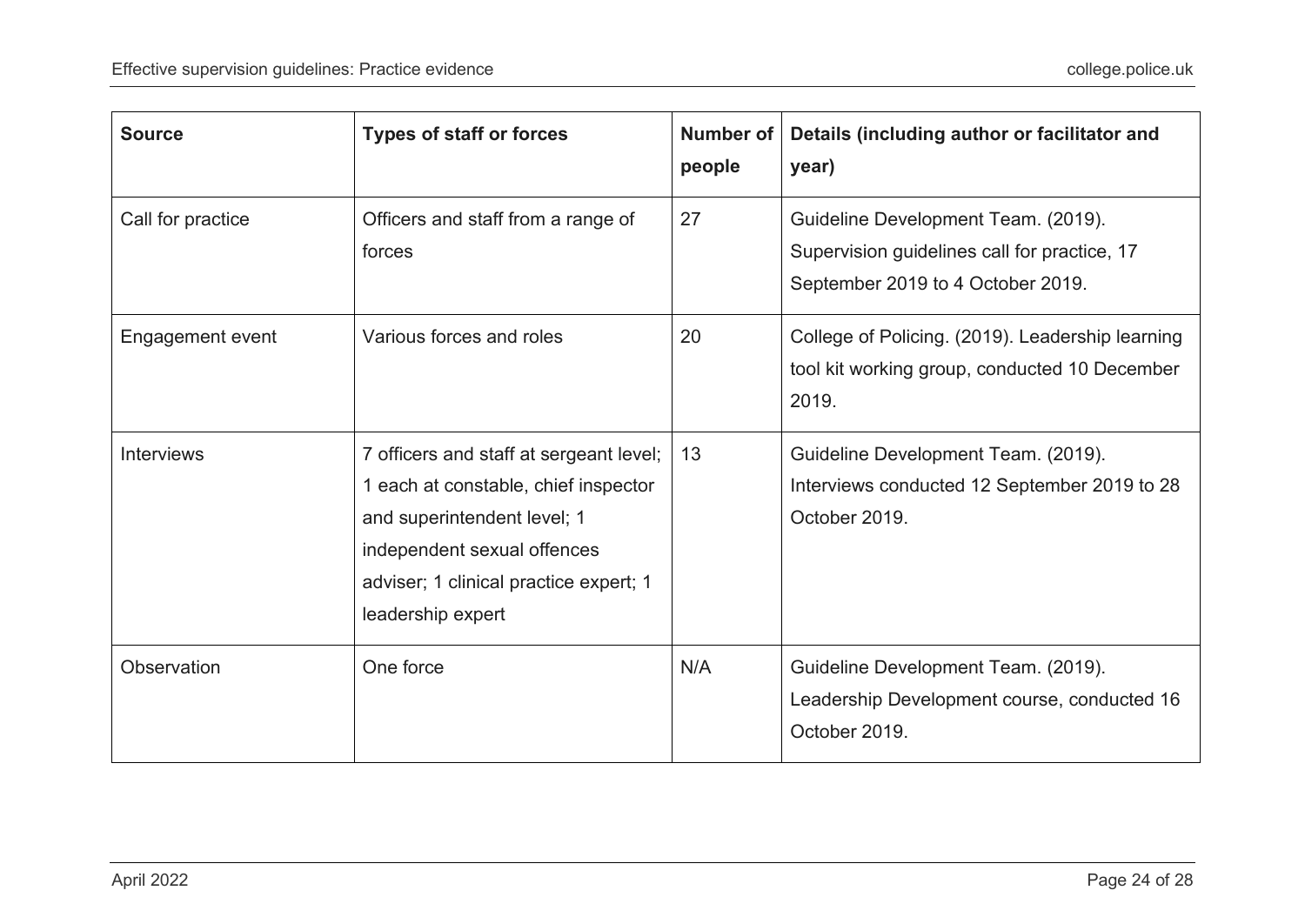| <b>Source</b>                     | <b>Types of staff or forces</b> | Number of<br>people | Details (including author or facilitator and<br>year)                                                                                                                                                |
|-----------------------------------|---------------------------------|---------------------|------------------------------------------------------------------------------------------------------------------------------------------------------------------------------------------------------|
| Summary of research<br>evidence   | N/A                             | N/A                 | Oscar Kilo. (2019). 'Line manager dos and<br>don'ts'. Slides from event conducted on 12<br>September 2019.                                                                                           |
| Blog drawing on research          | N/A                             | N/A                 | Wilkinson D. (2019). Tensions faced by<br>leaders: The inherent conflict and tension<br>that exist within manager's and leader's<br>roles [internet]. The Oxford Review. [Accessed<br>25 March 2021] |
| Inspection reports                | All forces                      | N/A                 | HMICFRS. (2020). PEEL assessment 2018/19<br>[internet]. [Accessed 25 March 2021]                                                                                                                     |
| Management/leadership<br>resource | N/A                             | N/A                 | Alston A and Veenman D. (2019). The little<br>book for the performance conversationalist<br>[internet]. The Right Conversation. [Accessed 7<br>April 2021]                                           |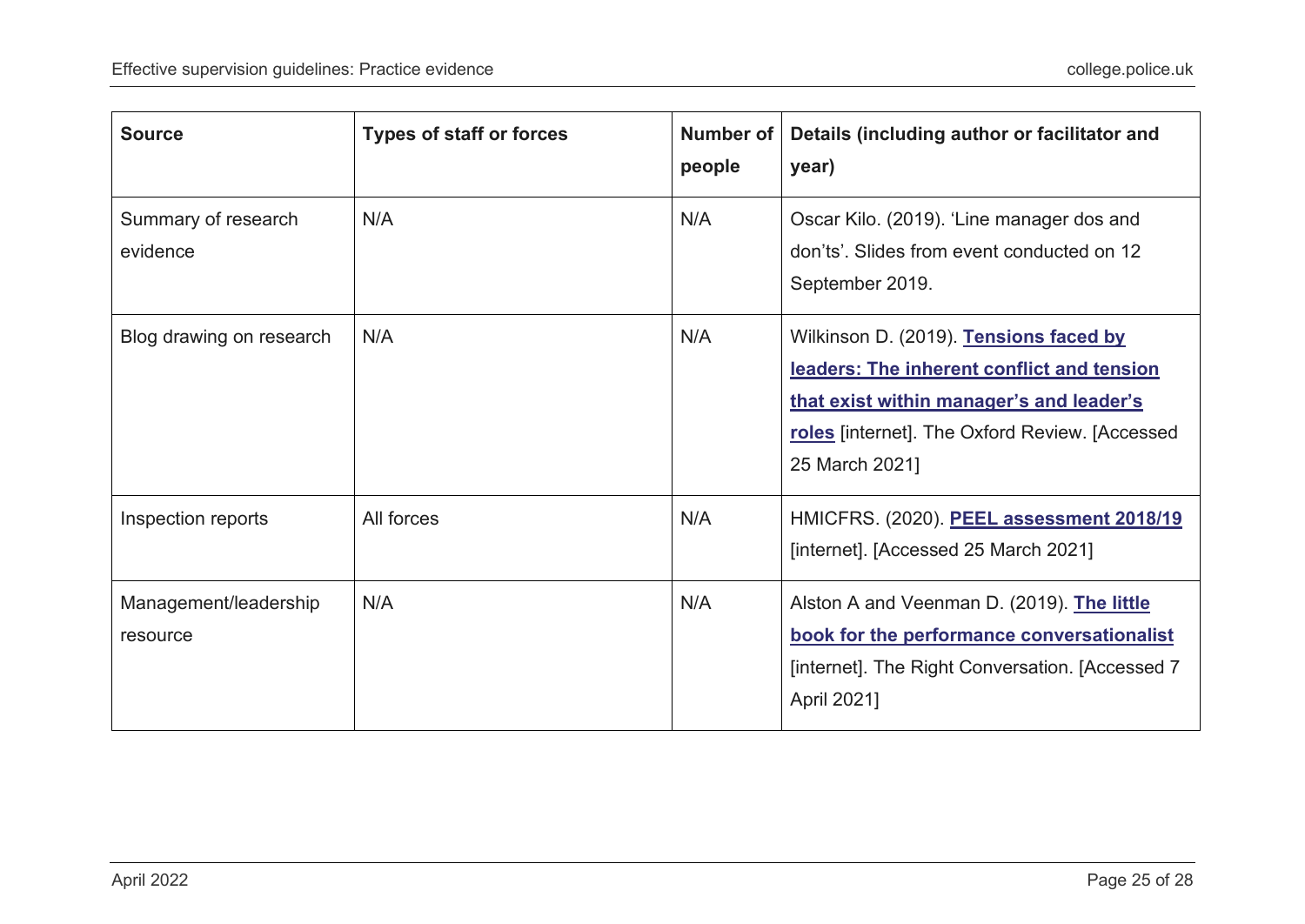| <b>Source</b>       | <b>Types of staff or forces</b> | Number of<br>people | Details (including author or facilitator and<br>year)                                                                                                                                                                           |
|---------------------|---------------------------------|---------------------|---------------------------------------------------------------------------------------------------------------------------------------------------------------------------------------------------------------------------------|
| <b>Guidelines</b>   | N/A                             | N/A                 | The British Psychological Society. (2017).<br><b>Practice guidelines</b> [internet]. 3rd ed.<br>[Accessed 7 April 2021]                                                                                                         |
| Research paper      | N/A                             | N/A                 | Nielsen K and others. (2016). Out of sight, out<br>of mind? Research into the occupational<br>safety and health of distributed workers<br>[internet]. Institution of Occupational Safety and<br>Health. [Accessed 7 April 2021] |
| Summary of research | N/A                             | N/A                 | Kettle M. (2015). Achieving effective<br>supervision (Insight 30) [internet]. Iriss.<br>[Accessed 7 April 2021]                                                                                                                 |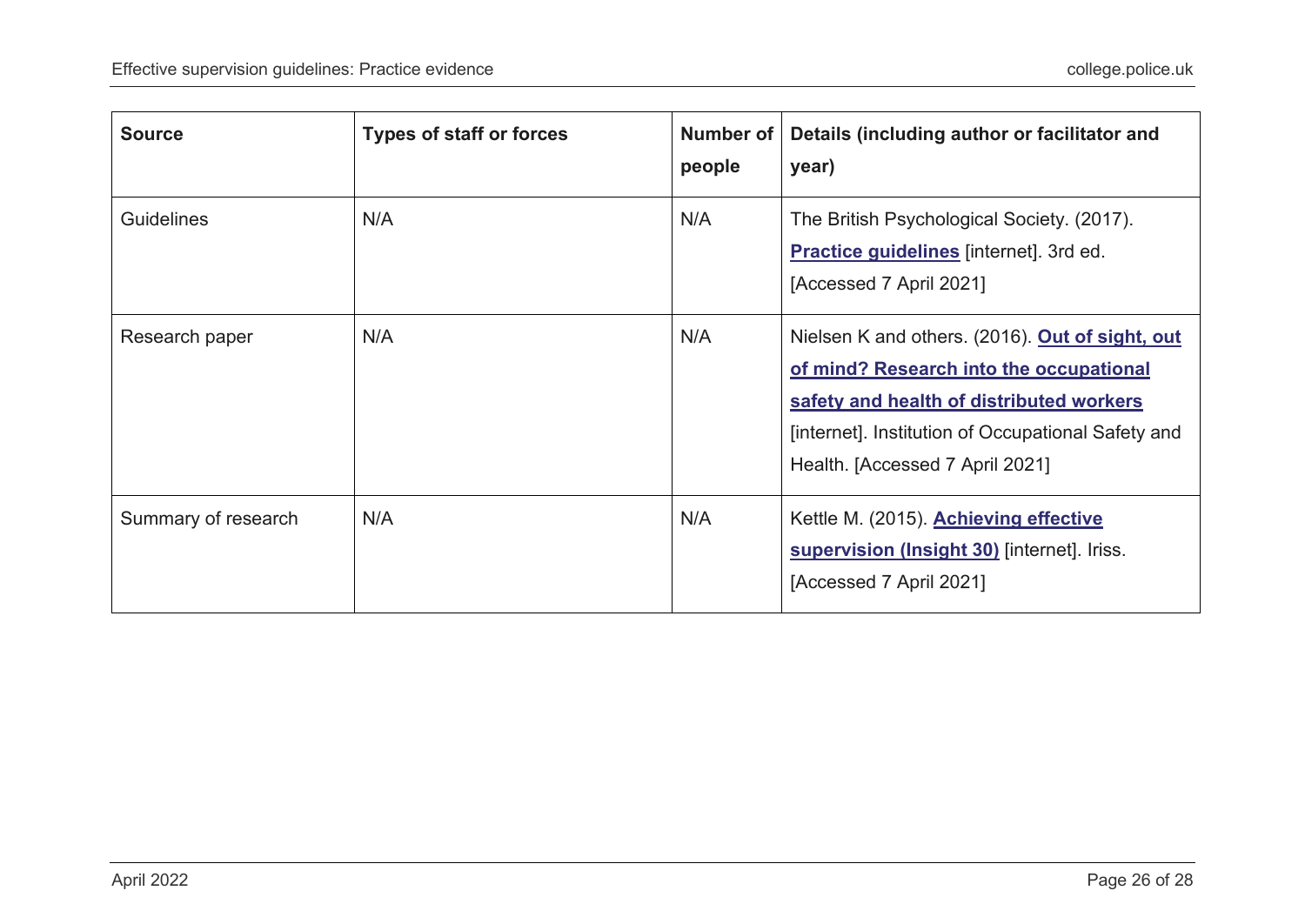| <b>Source</b>         | <b>Types of staff or forces</b> | Number of<br>people | Details (including author or facilitator and<br>year)                                                                                                                                                                                                |
|-----------------------|---------------------------------|---------------------|------------------------------------------------------------------------------------------------------------------------------------------------------------------------------------------------------------------------------------------------------|
| Research report       | N/A                             | N/A                 | Godden J. (2012). BASW/CoSW England<br>research on supervision in social work, with<br>particular reference to supervision practice<br>in multi-disciplinary teams [internet]. British<br>Association of Social Workers. [Accessed 7 April]<br>2021] |
| Policy and guidelines | N/A                             | N/A                 | British Psychological Society. (2003). Policy<br>guidelines on supervision in the practice of<br>clinical psychology [internet]. [Accessed 7<br>April 2021]                                                                                          |